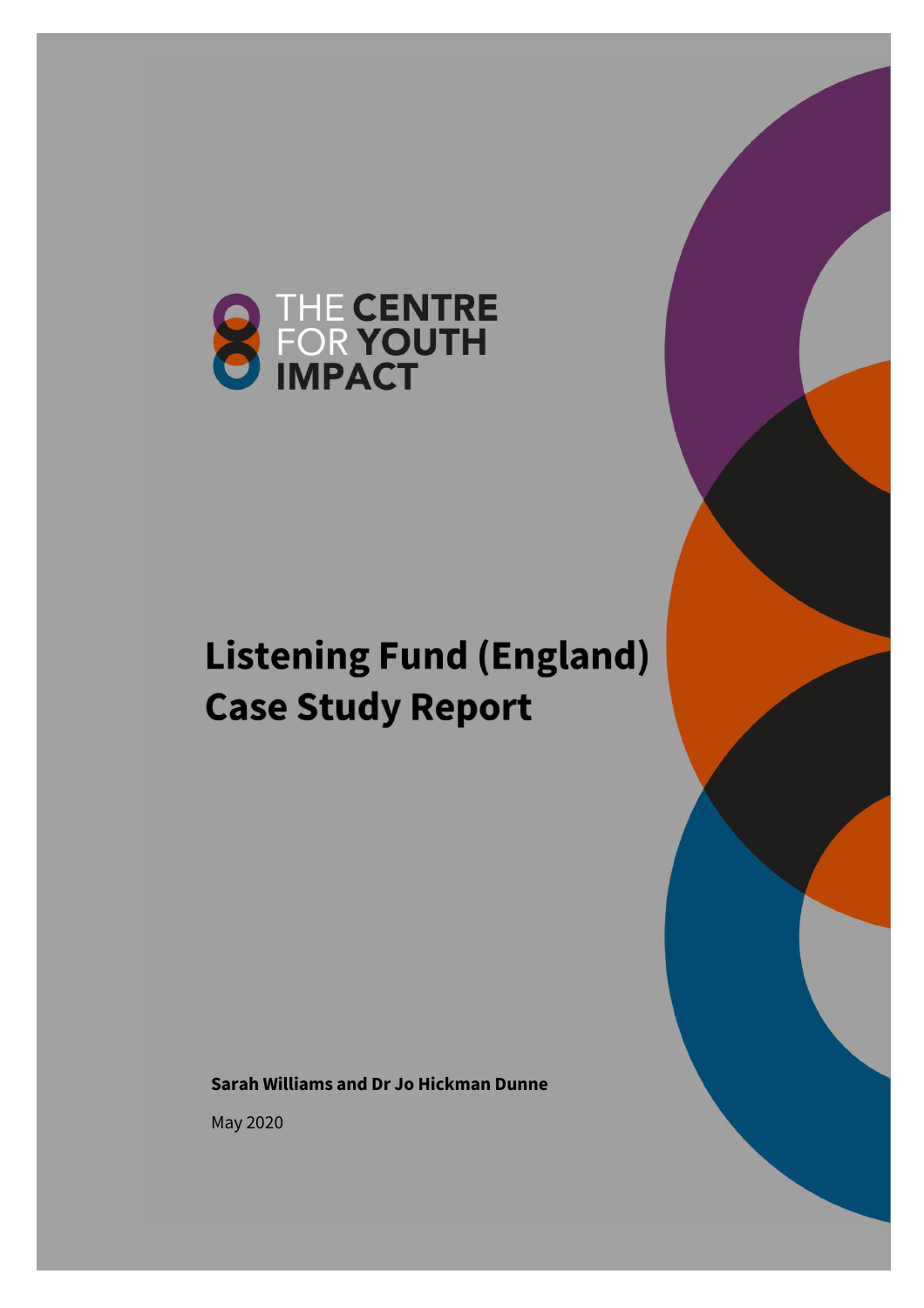

# **Table of Contents**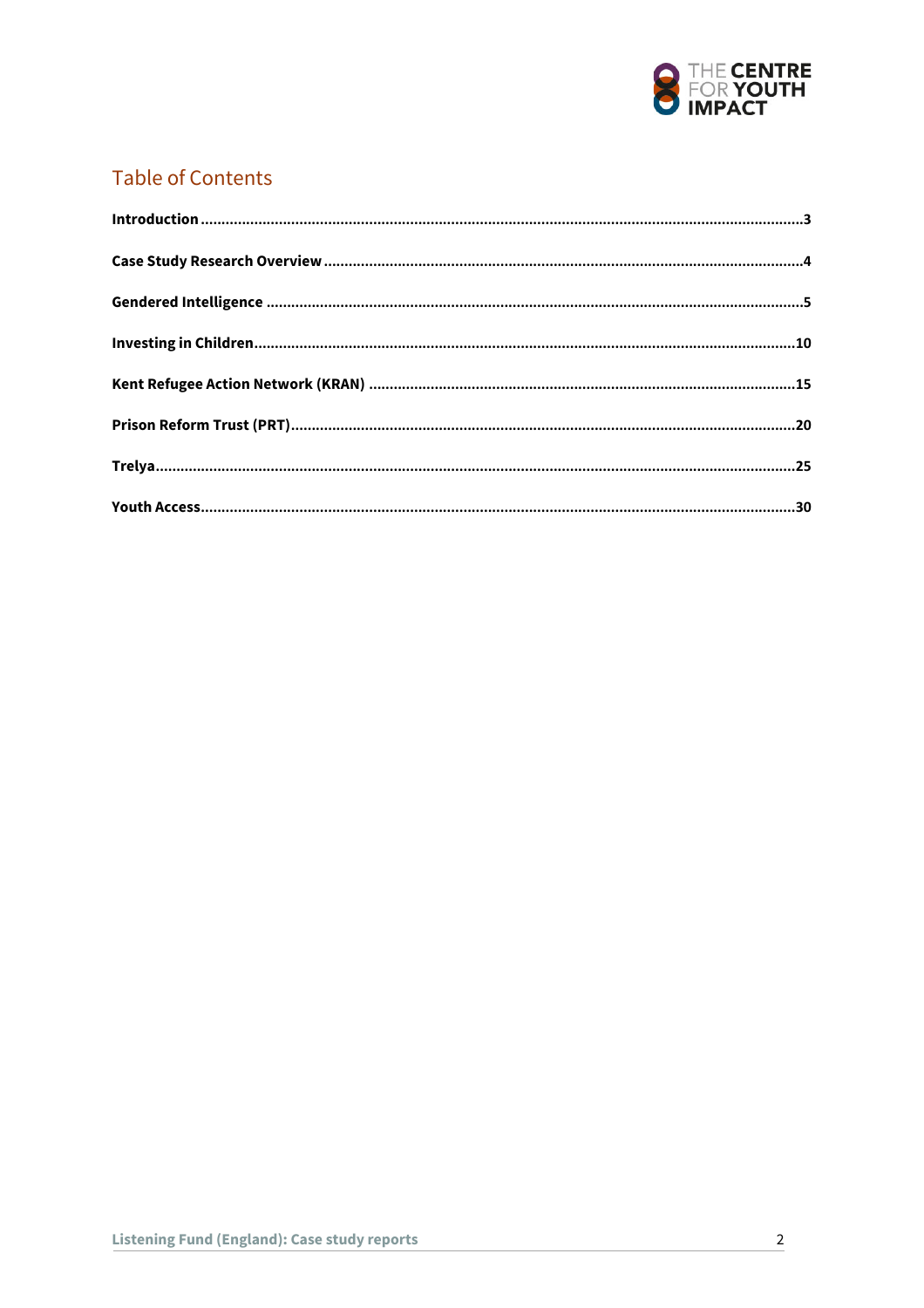

# <span id="page-2-0"></span>**Introduction**

The Listening Fund supports youth-focussed organisations to develop their practice of listening to young people and responding to what they hear. The Listening Fund in England is supported by the Blagrave Trust, Comic Relief, the National Lottery Community Fund, and the Esmée Fairbairn Foundation. The fund is worth £900,000, which is shared across 22 youth organisations (referred to as 'partners') each receiving up to £20,000 per annum for two years, from 2018 to 2020.

The Centre for Youth Impact was commissioned to evaluate the Listening Fund. The evaluation aims to understand and assess the impact of the Listening Fund on the practice of the organisations who are in receipt of funding, whilst also making a broader contribution to the evidence base around organisational listening. The central research question for the evaluation is:

*What is the impact of dedicated funder support on organisational listening practice?*

The evaluation focusses on capturing learning through understanding process alongside impact. Our intention is that the evaluation will not only offer insights for the youth organisations and funders that are directly involved in the Fund, but also that this will support the wider youth sector and its funders to enhance understanding of how to embed good listening practice.

As part of the evaluation, case study research was conducted with six of the Listening Fund partners for an in-depth investigation of their funded projects, with emphasis on the successes and challenges associated with listening and responding to young people's voices. This report explores the case study findings.

This report accompanies the final learning report for the Listening Fund in England, where the findings from the overall evaluation are taken together to identify key learning. This report can be found on <u>the Centre for Youth Impact website</u>'.

We would like to reiterate our thanks to the Listening Fund partners who took part in this phase of the evaluation. Their generosity with their time and reflections made this process particularly valuable and added to the richness of the overall evaluation findings.

<sup>1</sup> [www.youthimpact.uk/the-listening-fund-evaluation.html](http://www.youthimpact.uk/the-listening-fund-evaluation.html)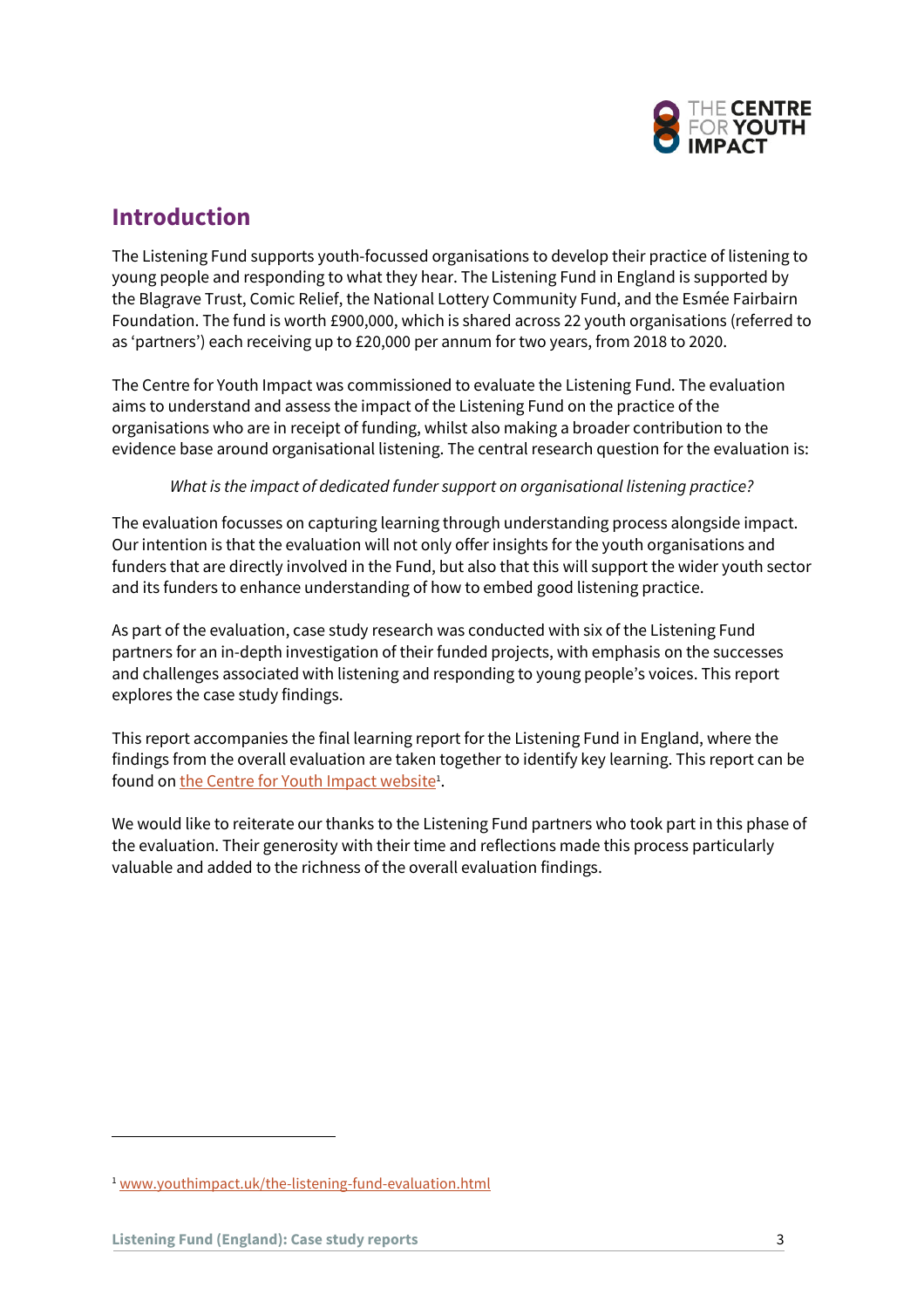

# <span id="page-3-0"></span>**Case Study Research Overview**

Research for the Listening Fund case studies was conducted from January to March 2020 – in the final stages of the Listening Fund – to allow for a comprehensive look at the partners' experiences throughout the entire funding period. Each case study involved a site visit that incorporated interviews and focus groups with a range of stakeholders, including leadership staff, frontline staff, young people, and external stakeholders (such as trustees, delivery partners and parents).

Given the variety in the nature of listening activities across the partners in the cohort, it is not possible to be entirely representative. Nevertheless, the cases aim to give a varied picture in terms of organisational size, geography, experience in listening, and mechanisms for listening. It should also be noted that the partners that participated in the research were self-selecting, based on those who felt they had the appropriate level of time and interest to take part. Table 1 offers an overview of the partners that were researched as case studies.

| <b>Partner</b>                                  | <b>Target Group</b>                                                                                                  | <b>Mechanisms for Listening</b>                                                                         | Page No. |
|-------------------------------------------------|----------------------------------------------------------------------------------------------------------------------|---------------------------------------------------------------------------------------------------------|----------|
| Gendered<br>Intelligence (GI)                   | Young people aged 8-30 who are<br>trans, non-binary or questioning<br>their gender, in London, Bristol<br>and Leeds. | Youth board, impact<br>analysis process                                                                 | 5        |
| Investing in<br>Children                        | Young people aged 5-17 across<br>County Durham.                                                                      | Youth-led Agenda Days™                                                                                  | 10       |
| Kent Refugee<br><b>Action Network</b><br>(KRAN) | Young people aged 16-24 who<br>are refugees or seeking asylum<br>in the UK. KRAN is based in Kent.                   | Youth forum, youth<br>ambassadors, traineeship<br>scheme, involvement of<br>young people in recruitment | 15       |
| Prison Reform<br>Trust                          | Young people aged 18-24 in<br>prison custody.                                                                        | Face-to-face consultations;<br>individual correspondence<br>via telephone and post                      | 20       |
| Trelya                                          | Young people living in<br>disadvantaged regions of West<br>Cornwall.                                                 | Listening 'telephone booth',<br>collaboration with<br>journalists, cultural listening<br>practices      | 25       |
| <b>Youth Access</b>                             | Young people engaging with the<br>mental health and wellbeing<br>services in Youth Access's<br>membership.           | Digital feedback tool, youth<br>ambassador workshops                                                    | 30       |

| Table 1: Overview of the Listening Fund partners investigated as case studies |  |  |
|-------------------------------------------------------------------------------|--|--|
|                                                                               |  |  |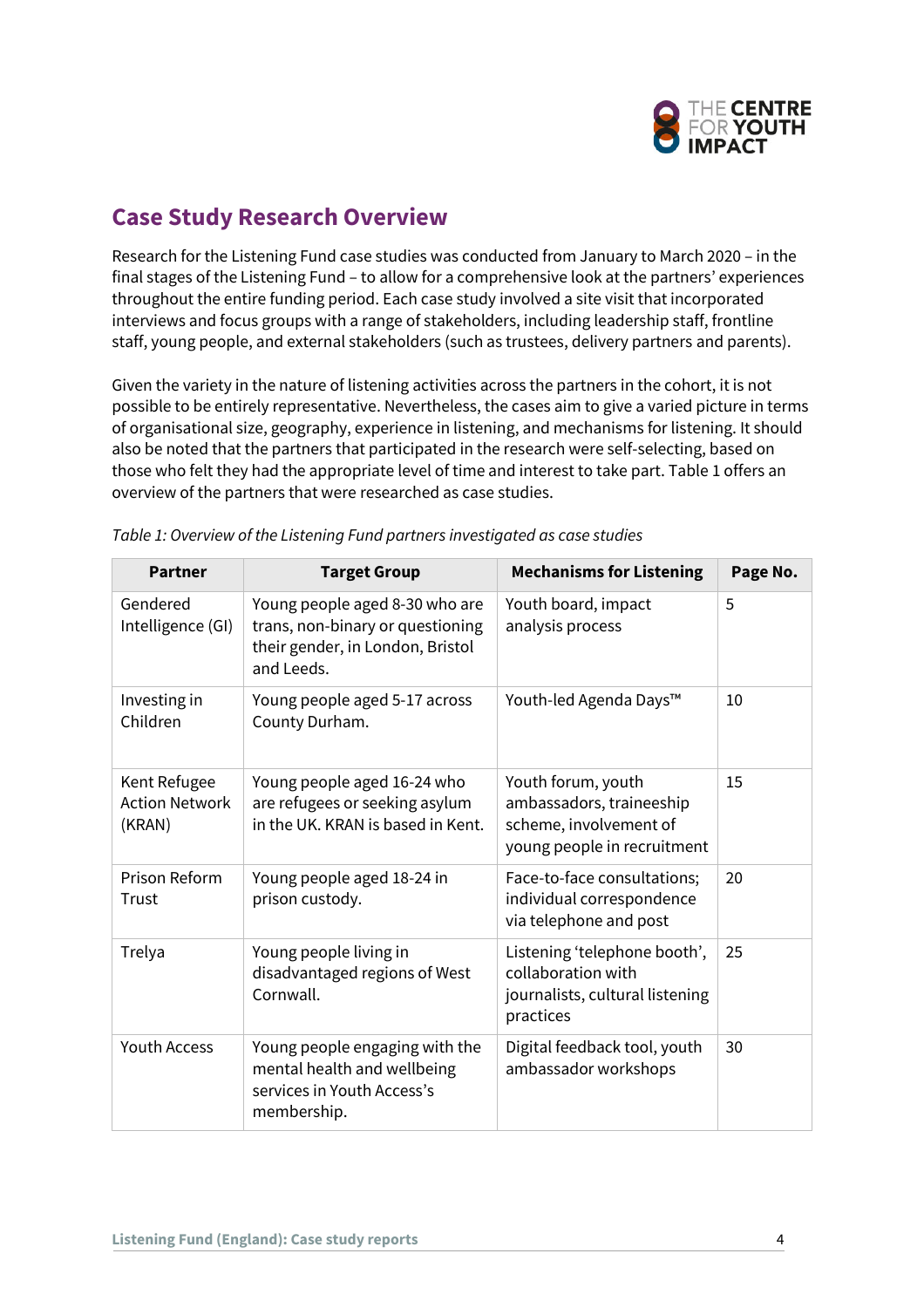



# <span id="page-4-0"></span>**Gendered Intelligence**

Gendered Intelligence (GI) is a national charity working to increase understandings of gender diversity and to improve the lives of anyone who is trans, gender diverse, or questioning their gender. It works directly with the trans community as well as those who have an impact on trans lives, including schools, colleges, employers and parents. GI specialises in supporting young trans people aged 8-30 through youth groups, mentoring, arts-based programmes, and residential trips. It offers young trans people safe and supportive spaces to socialise, to get information and advice, and to explore their gender identity if they are questioning.

# **Overview of listening at Gendered Intelligence**

Gendered Intelligence applied to the Listening Fund to implement systems to enable its youth community to raise their voice and to contribute to decision-making across the organisation. The two key components to its listening project, and how these have evolved, are explored below.

#### **1) Youth board**

GI experienced some difficult decisions in determining what the project should look like over the first year of the Listening Fund. In GI's original application, the flagship listening activity was to recruit three young people onto its main board of trustees. However, after speaking with the young people it works with, GI came to realise that many were not keen on the idea of becoming a trustee due to the high levels of legal and financial responsibility that came alongside this, which they would have to balance with many other responsibilities and challenges in their own lives. Furthermore, through consultation with the wider staff team, GI reflected that it was important to implement listening activities that enabled the organisation to hear from a diverse range of young people, whereas the trustee project would only enable it to reach a very select group.

Through these conversations, with input from staff and young people, GI's listening project evolved to become a separate youth board that sits alongside the main board of trustees. This enabled space for a range of young people to influence the running and delivery of GI's services, without the responsibilities associated with full trusteeship.

GI's youth board met for the first time in January 2020 and will convene every three months for a 'Youth Board Day'. It is open to all young trans people, from ages 8 to 30, across the various youth groups. The activities held at each youth board will vary, but the first day involved the following:

- Introduction: An open conversation with young people about what the youth board is, where the idea came from, and what they thought its purpose should be within GI;
- Getting to know GI: A session exploring what young people already knew about the whole organisation, and where more information would be helpful. This involved making a group 'sculpture' of GI using arts and crafts;
- Budget breakdown: In teams, young people interpreted parts of the budget and presented their interpretations using creative methods, such as drawings or marbles and cups; and
- Reflection: young people discussed how they had found the experience of the first Youth Board Day, and they were given time to discuss this both with and without staff present.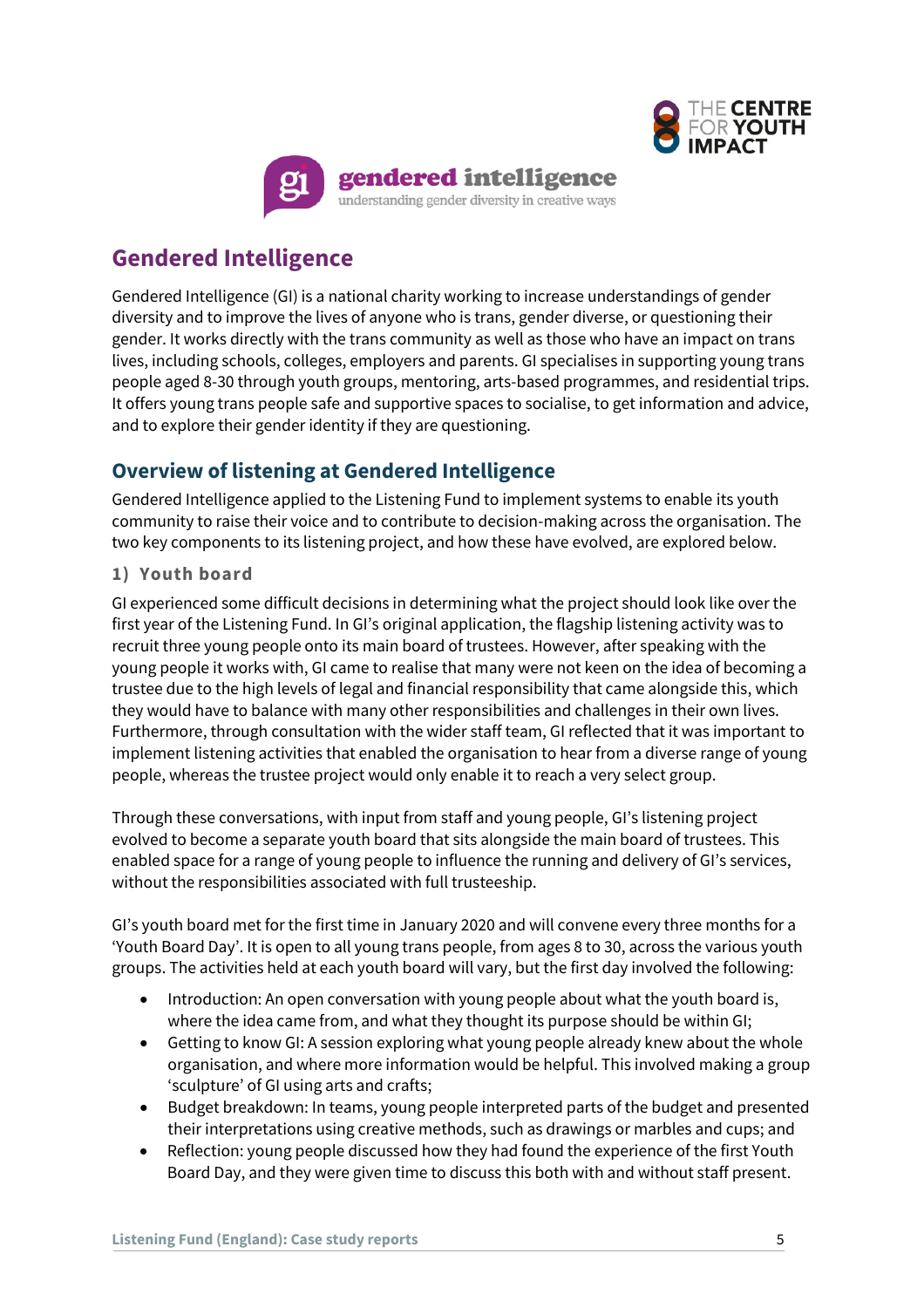

#### **2) Impact analysis**

Prior to the Listening Fund, the collection of impact data within GI tended to be done in an ad hoc and sporadic way, using long surveys that typically garnered low response rates. The second component of GI's listening project has been to make improvements to the way impact data is collected, in order to: a) make the process more fun and engaging for young people, and therefore reflective of GI's youth work practice, and b) to enable GI to obtain actionable data to improve service delivery, through hearing directly from young people on areas of need and interest.

GI has simplified and scaled-down the surveys used to collect impact data. GI thought carefully about its priorities, and thus decided to shape the surveys around its three core youth work aims: to build pride, to increase resilience, and to reduce social isolation. The surveys involved young people rating themselves on each of these factors on a scale of one to five, with the option to add further commentary. The data was collected systematically on a three-month basis.

*"Impact analysis is now a more enjoyable process for young people, whilst also collecting information that gets to the heart of what we want to accomplish. It enables young people to speak directly as to whether and how we are achieving our aims."* (Residentials Lead and Assistant to the Youth Service)

GI has also made improvements to the process of analysing impact data. This has involved investing in Lamplight, an online database system, and GI has assigned one staff member with primary responsibility for analysing the data across all of GI's youth groups. This means the data is analysed and presented back to the youth work teams in a comparable and consistent manner. This then enabled the whole team to discuss the findings in quarterly youth work meetings, and to use them as the basis for developing future activities. For GI, implementing processes for data analysis is a key "*behind the scenes*" component of listening that should not be overlooked.

Mate us feel like we make the delevered water<br>Mate us feel like we matter<br>In gener Mood how some one is Geling or what **TALLARD** You never know how some one is feeling or what No judgements No assumptions they have experienced. Listen Anonymise stories **RESPECT** Smile People are respected for who they say they are Think Accept Boundaries Makes people feel safe & compartable<br>Consent allows exergene to be sure & get in or get out. PRONOUNS Apologice **Be vice** Open mind Check-in, make sure People have different experiences & sensitivities **CONSENT** Space Give people Hime You can say 'no' by can say in the same of all supple the people when<br>Youth workers will support you if they are world<br>Act when you are concerned about someone<br>Take things on board Anonymise staries TIME OUTS Youth workers role to look after young people at risk Keeping identities confidential CONFIDENTIALITY Some people aren't but as trans/LGBQ+ **KINDNESS** Take things on board Anonymise stories Include people, especially new people<br>g space for chees contributions **INCLUSIVITY** When we listen we learn & show respect Meling space for chees contribution<br>Share your time with everyone Building confidence Everyone's voice LISTENING Share your time can exergence<br>Try to understand others<br>isten to all opinions montion typic before Don't want to upset people Clarity Try to understand others<br>Listen to all opinions mation topic be<br>Consensus Temperature test RICONTEN Everyone gets a say Careful with informat one feels accepted<br>Self-acceptance **DECISION MAKING** Talk to youth workers Welcome people **ONLINE** Think about what you post online Trust Contribute Take time, look after yourself<br>Think about yours struy is different to void Sell-love Responsibility SELF/ Care for yourself Consequences Welcoming others ideas Harmony Be thoughful about your own behaviour ou are important VESNORK

*Figure 1: The GI Working Agreement, which is discussed at the beginning of youth group sessions, with 'listening' at the centre*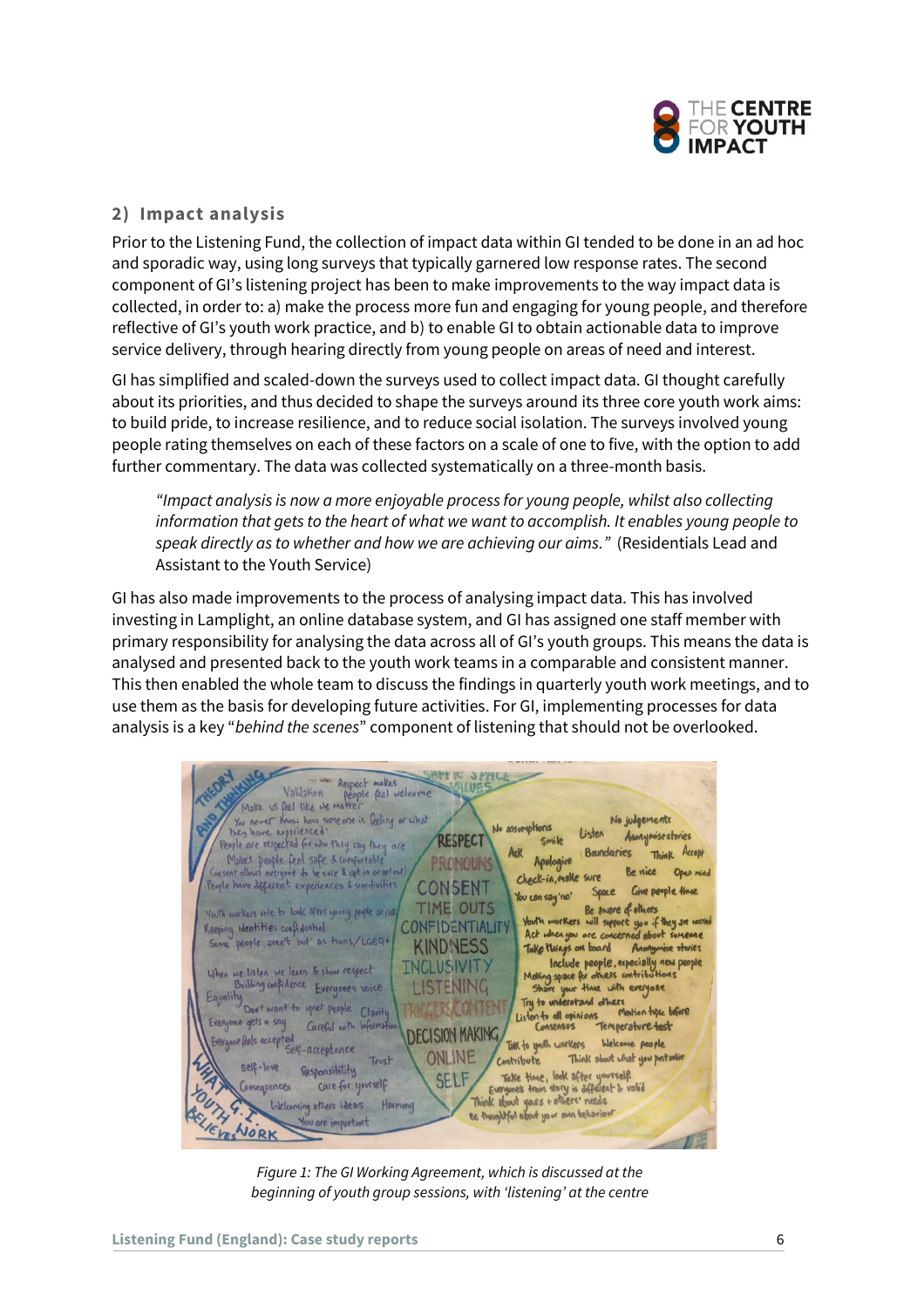

# **What is the key learning and impact of this work?**

#### **Developing the right mechanisms for listening takes time**

GI staff were 'ambitious' in their original application to the Listening Fund and required additional time "*to properly and deeply think through what listening could look like in our context, in a safe and sustainable way*". The Listening Fund has given the organisation the time and resource to do this deep thinking and to explore the youth board approach. GI acknowledges that it is at the beginning of a long process to improve the way the charity listens to young people, and must continue to reflect on and refine the processes that enable the youth board to have a say within GI.

*"It's easy to say, 'let's set up a youth board!' but there's lots of considerations to ensure this is done meaningfully. We may have underestimated this, but it's been a real learning process that we're going to keep working on until we get it right."* (Youth Service Lead)

#### **Making listening valuable to young people**

For GI, like most of the partners in the Listening Fund, the process of listening must offer tangible benefits to young people as well as to the organisation. GI has found it is advantageous to gather identifiable impact data (i.e. young people's responses are not anonymous unless they opt for this specifically). This has enabled GI to capture the individual journeys of each young person. As explained by one member of staff, "*it's our job as youth workers to support young people to look back on different points of their journey, to learn from the harder times or to see how far they've come".* By improving the systematic process for collecting data, GI has obtained a clear picture of young people's journeys and has used the database system to present this back to them in a visual way. This starts a conversation with young people, to reflect on whether the data accurately represents their experience, by what it was affected, and how it could be different.

GI has also encouraged the youth group leaders to use creative techniques to gather the impact data, so that the process is embedded within the existing activities, rather than feeling like a distraction or an 'add-on'. This has involved, for example, holding a large group discussion focussed on breaking down what the key concepts (such as resilience) really mean, or encouraging young people to create artwork to represent their feelings. As suggested by the CEO:

*"We're learning that impact analysis doesn't have to feel like a dry, evaluative process"* 

#### **Increasing reach and accessibility**

In GI's original proposal to recruit young trustees, staff expressed concerns that those who put themselves forward would likely be young people who are the most confident, and potentially who have experience sitting on boards at school or university. There are also legal requirements in England that mean trustee positions can only be open to young people over the age of 16. On reflection, GI staff felt it was important that all young people are given equal opportunities to take part in listening, and in particular, to encourage engagement from those who would be less likely to put themselves forwards. Accordingly, the youth board has been effective for enabling a wider range of young people to participate, and to do so in a relatively informal manner, which is enabling for young people who have less confidence. GI has taken additional steps to ensure the board is accessible, such as offering an adapted, simplified version of the board papers as these can be highly dense and technical. This has reduced the likelihood that young people feel intimidated by the materials and has increased the transparency of how decisions get made.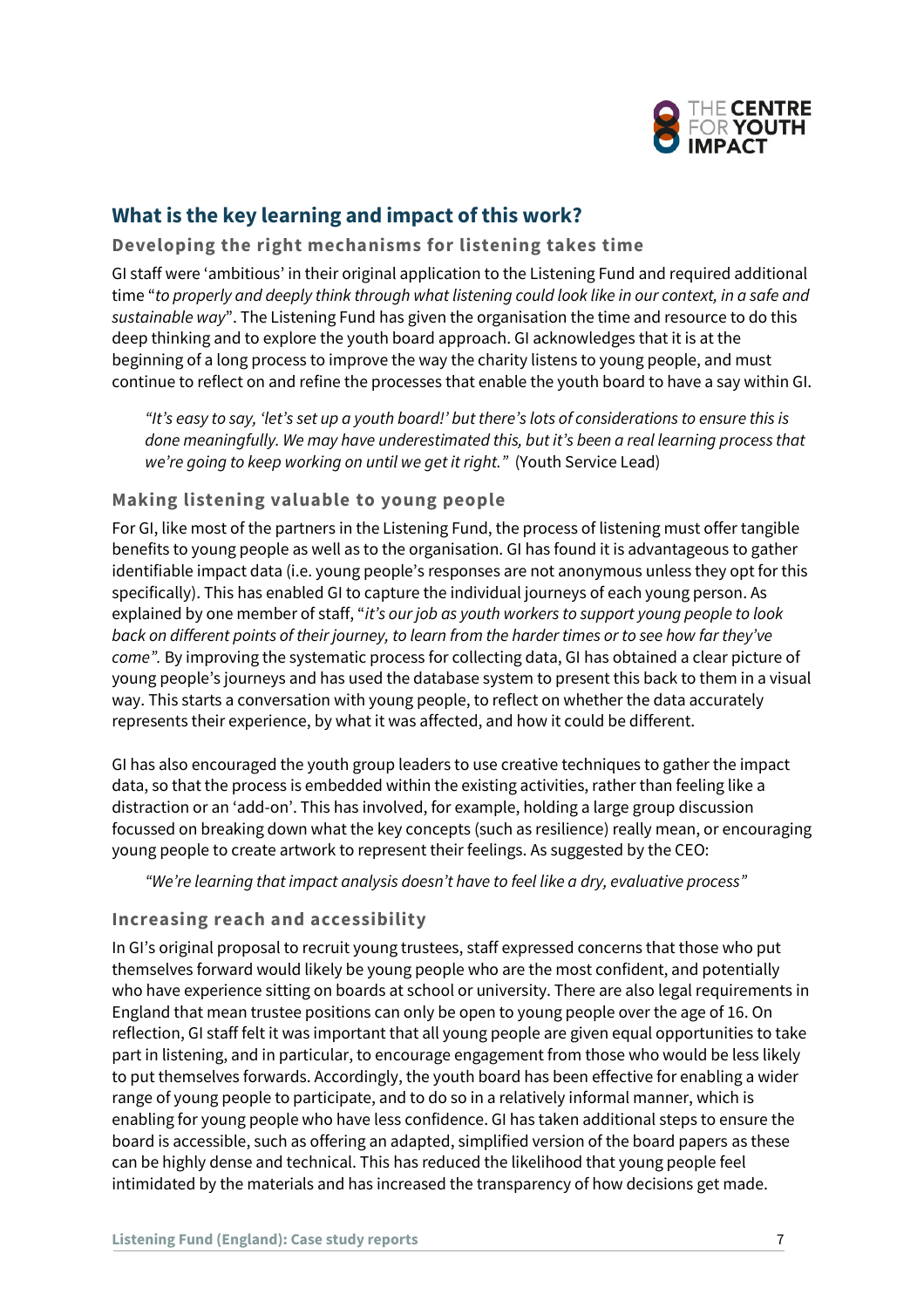

# **What changes have been made as a result of listening?**

GI's focus has been working out the best processes to enable young people to engage with the youth board effectively. For most of the young people, sitting on a youth board has been a "*very new experience*" and it will take time for both the young people and the staff to become comfortable and confident with the set up and to use it to the maximum potential.

*"At our first Youth Board Day the young people definitely felt confused, and maybe even overwhelmed at times. This is part of the process, working through areas of complexity so young people can have a full understanding of the context, and therefore give their input in a meaningful way."* (Youth Service Lead)

For example, for many of the young people, the main thing they knew about GI is that they run youth groups and the annual residentials. For some, it came as a "*massive realisation*" to recognise the many other components of GI's work, such as training and advocacy work. For young people to genuinely contribute to decision-making within GI, first they needed to be supported to think comprehensively about all the components that make up the organisation.

During the first youth board day, young people started to explore and ask questions about GI's funding streams. For example, the group identified a funder who they felt it was inappropriate to accept a grant from because they were unhappy with some other components of its work. Staff recognised this as a valid concern but wanted to ensure that the young people understood the potential implications of what it would mean to no longer accept the funding. It is only by building this understanding of the broader context that GI can start to involve young people at the board level in a full and empowered manner. Through these processes, young people "*will naturally move to a point of being able to make decisions at increasingly higher levels of the organisation*".

*"The youth board has been interesting to find out about how things at GI actually work, things like financing and the budget. At first, I thought 'wow you have a lot more money than I thought', but then I started to realise how much money goes into the running an organisation like this."* (Youth board member)

There are various examples where GI has already implemented changes at the service-level based directly on what it has heard from young people, for instance:

- **Identifying areas of need**: The data gathered through GI's impact analysis process has enabled staff to identify where additional support is required, and to shape services accordingly. Last year, the data allowed GI to recognise that resilience was especially low among some demographics of young people, and it implemented activities to address this.
- **Developing youth-led activities**: GI has a process to enable all young people to have a say in its youth work delivery. This starts with the young people brainstorming ideas for activities and trips, and staff research these ideas to see if they are practically and financially viable. The staff then return with a list of viable options and collaboratively develop a plan and timescale with young people. 'Temperature testing' is used to check all are happy with the agreed plan, and GI continue discussing and developing the plan until everyone is satisfied.
- **Creating trans-inclusive guides and resources**: Through formal and informal consultation with young people, GI use their views and experiences as the basis to develop guidance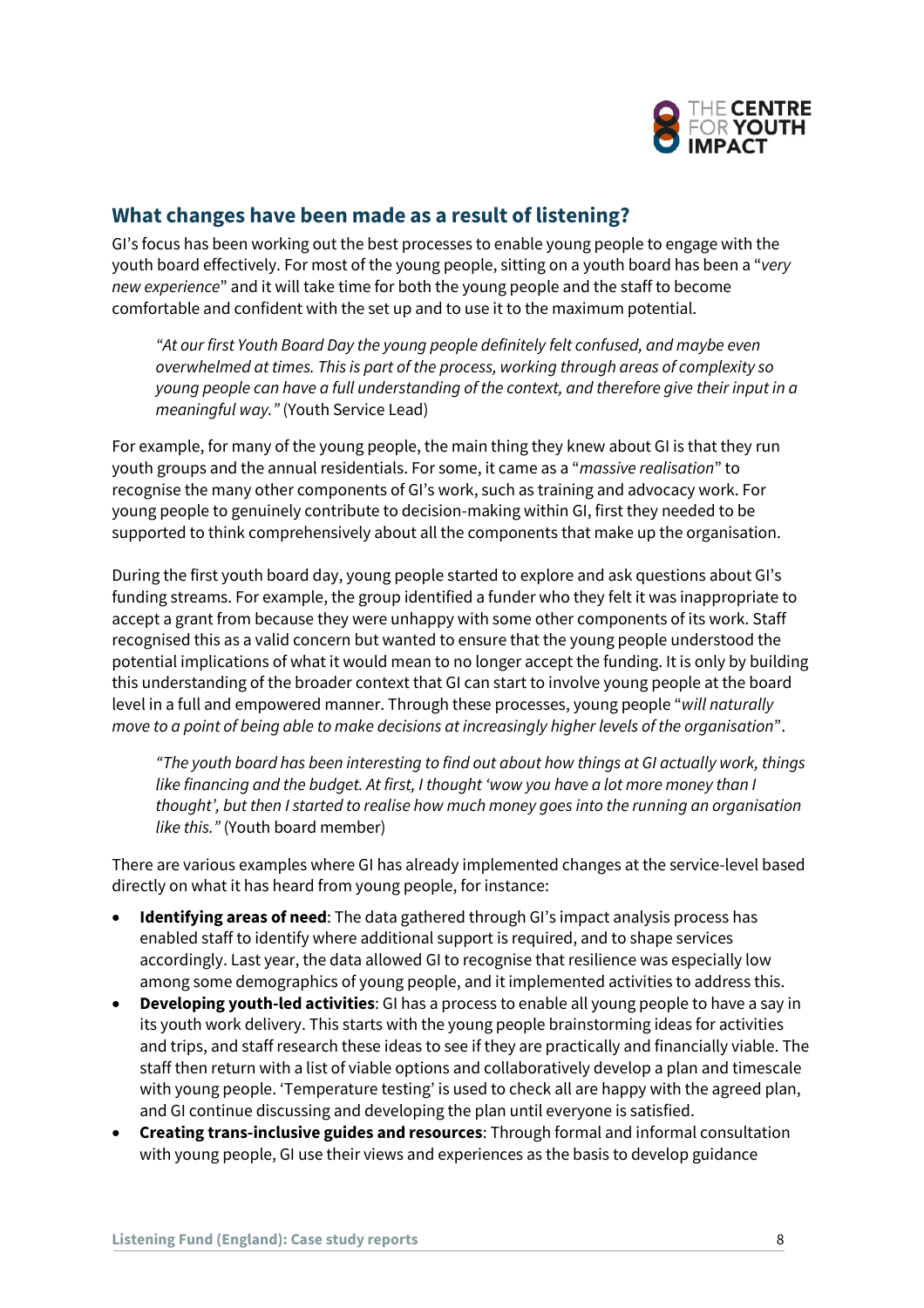

documents to help other organisations to develop trans-inclusive spaces, such as schools and other youth clubs. These are created by staff with direct input from young people.

# **Ongoing challenges and next steps**

#### **Making listening diverse and representative**

As an organisation with a diverse reach - in terms of age, race, and gender identity - it is important that this is reflected in GI's listening practice. It is already apparent to GI that it has had disproportionately lower engagement in the youth board from young people under the age of 18 and young people of colour. Going forwards, GI plans to do targeted outreach to understand why some groups feel less motivated to take part, to understand how it can redress this balance. This will start with asking open questions within GI's Under-12s group and the BAME group, to ask what doesn't appeal and what might make them more likely to attend.

#### **Connecting the youth board and the main board of trustees**

After each Youth Board Day, two young people will also attend the quarterly meeting of GI's main board of trustees, to represent the youth voice and to report back on the experience to others. This is intended to make sure GI's two boards stay connected, and GI is still working out the logistics to ensure this is effective. For instance, GI staff are deciding whether the same two young people should attend the board of trustees each time (to build up their experience and understanding) or whether the young people should rotate (so that more have the opportunity to experience the main board meeting). Additionally, GI is planning activities where the main board of trustees will "*meet with each other and the young people within the youth space",* to avoid a power dynamic where young people "*are always expected to go to them*".

#### **Fostering critical feedback**

GI predominantly receives positive feedback from young people. On the one hand, this is a positive reflection that young people highly value GI as an organisation: however, GI want to work towards obtaining more critical feedback. The reason for this trend is, in part, because young trans people often report feeling misunderstood and unaccepted in many areas of their lives, whereas at GI they enter a fully accepting and trans-inclusive space. As suggested by one youth worker:

*"It is difficult to solicit critical feedback because many young people are just grateful that we exist and see it as a luxury to be here."*

GI is undergoing a long-term process, which will be affected by broader societal trends, to support young trans people to feel entitled to inclusive spaces of support. Doing so will increase the likelihood that young people will offer critical feedback and will enable another level of depth and complexity in their listening. As described by one youth worker, "*young people need to be supported to feel they deserve this space in order to tell us how we can make it better.*"

Read more about the work of Gendered Intelligence on the organisation's website<sup>2</sup>.

<sup>2</sup> [genderedintelligence.co.uk](http://genderedintelligence.co.uk/)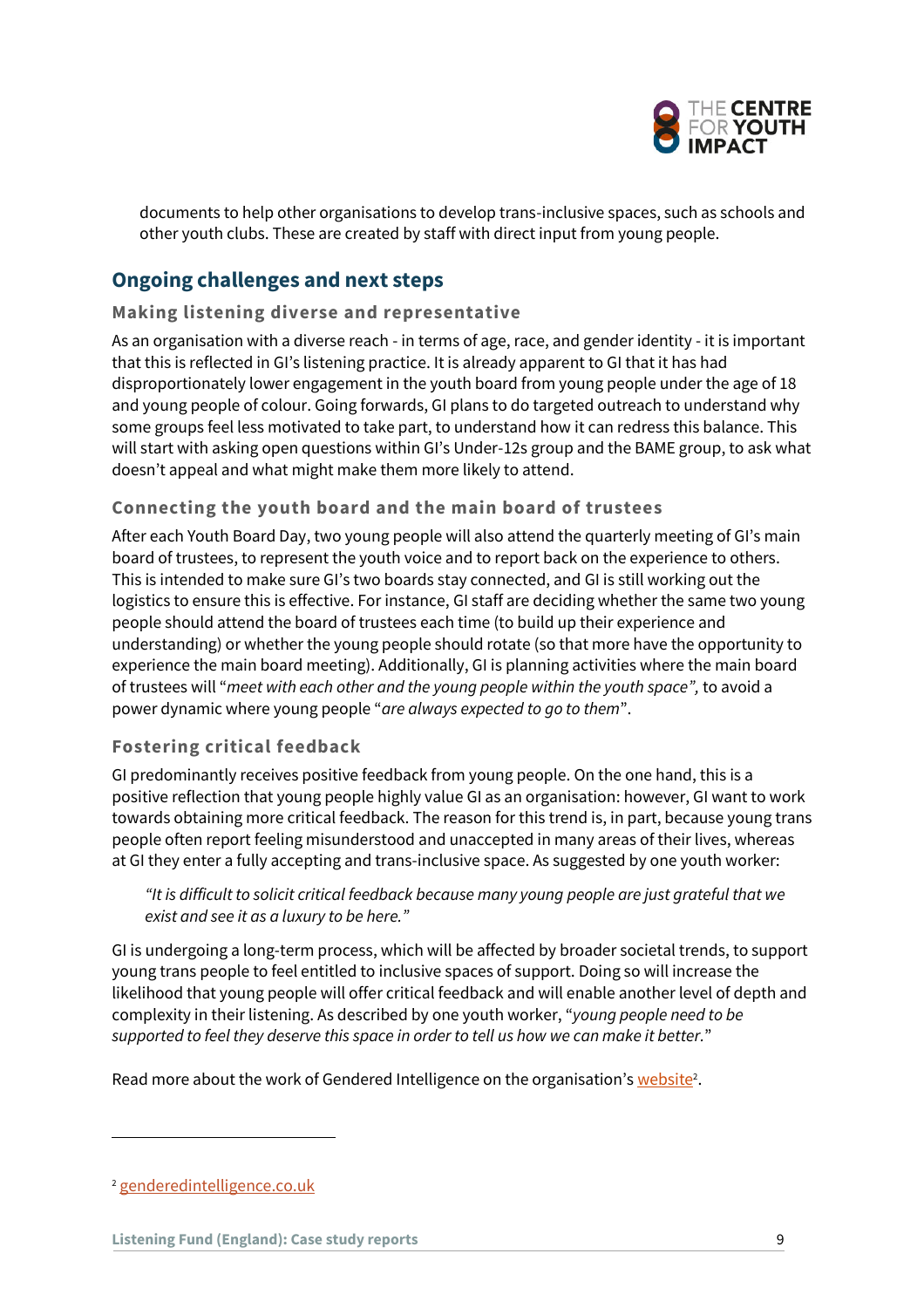



<span id="page-9-0"></span>**Investing in Children**

Investing in Children (IiC) is a children's human rights organisation based in County Durham in the North East of England. IiC works in partnership with children and young people to exercise their rights to participate in decisions that affect them. For over two decades IiC has worked towards two key objectives: to create spaces for young people to discuss the issues they face and the changes they want to see, and to persuade those who hold power to listen and to make those changes. IiC's aim is to have an impact on youth systems and services to ensure they are taking account of young people's voices.

# **Overview of listening at IiC**

Investing in Children's key tool for listening has long been its Agenda Day™ model: the creation of adult-free spaces facilitated by children and young people. In essence, an Agenda Day™ is an event where young people get together without adults, to talk about issues that affect them and to decide what to do about them. At any given time, IiC is working with approximately 15-20 groups of young people, to tackle issues in services such as social work, schools and mental health. IiC also runs a Membership Award Scheme that gives organisations national recognition for the active inclusion of children and young people in dialogue that results in change.

*"What we are trying to do is support kids to be listened to by somebody else."* (IiC Founder)

Understandably, IiC considers 'listening' to be its USP. The very reason the organisation exists is to create spaces for young people to be heard, and to promote better listening practices within its partners. But does being an authority on listening automatically denote being good at this practice yourself? IiC wanted to challenge itself on its own listening agenda, and to look more widely at how young people engage in systems, services, and in the community.

Through the Listening Fund, IiC aimed to:

- Learn what motivates its partners to engage in listening and what barriers they face in these endeavours;
- Explore the diversity of listening experiences of the children and young people it works with, bringing this into sharper focus in its everyday work; and
- Better understand the benefits of youth-led projects for children and young people, and in doing so contribute to the evidence base for a rights-based approach that centres on young people as competent decision makers in societal change.

To address these aims, IiC adopted a three-stranded approach in the Listening Fund project, as explored below.

#### **1. Research into motivations for listening**

IiC commissioned a piece of research with organisations who have received the IiC Membership Award, to understand their perspectives on and motivations for listening to young people. This has involved IiC improving how it listens to its members, to understand how and where it can support them to listen effectively. IiC wanted to ask itself some critical questions: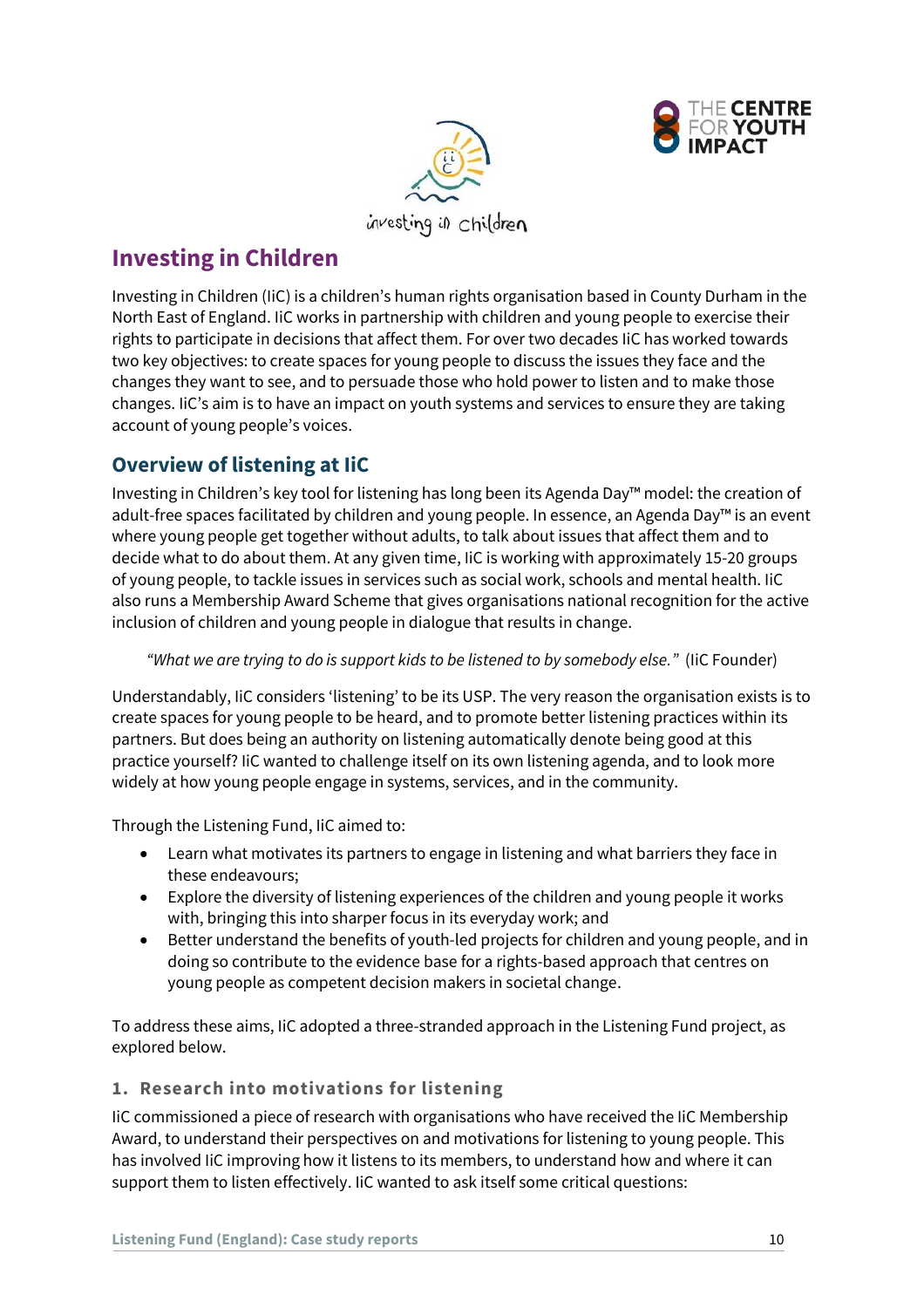

*"We engage with other organisations who are doing listening, but the questions we asked ourselves are: How do we extend that? How do we make it better? What messages are we giving when we go out to visit members, and are they the right messages?"* (Co-Director)

#### **2. Exploring young people's views around who and who does not listen**

IiC opened itself up to consider *"in terms of power, who listens to young people and who doesn't."* The organisation recruited a group of young people to undertake a series of Agenda Days™ to explore their views on which adults listen to them, and where they feel they are not heard. This is referred to as the 'Listening Project' and it has involved five Agenda Days™ in total that addressed the following questions:

- How adults do and do not listen
- Where young people do feel or do not feel listened to
- How and where younger age groups are listened to
- How and where older age groups are listened to
- How young people are listened to in (disadvantaged) community settings

#### **3. Longitudinal research into IiC's impact on young people's lives**

IiC commissioned a longitudinal research study to understand if the experience of being involved in IiC (i.e. to have direct involvement in rights-based and youth voice activities) had impacts on young people's behaviours and attitudes later in life. This has included an understanding of the extent that young people:

- Have raised political awareness and engagement;
- Have increased awareness of, and were more likely to, advocate for equality, dignity or human rights issues; and
- Have more active engagement as citizens (e.g. at the community or institutional level, face-to-face or online).

This strand of IiC's project feeds into a long-term strategy to improve evidence of the benefits of engaging young people through a rights-based approach.

### **What is the key learning and impact of this work?**

The three strands of IiC's Listening Fund project build on already strong foundations, and all have potentially powerful implications for the practices of social institutions engaging with children and young people. To this end, some useful and diverse learning outcomes have been identified.

#### **1. Partner organisations need ongoing support in listening endeavours**

In exploring the motivations of membership organisations to engage in listening, IiC has been able to understand how it can improve the Membership Programme to better support its members. The research has highlighted some potential gaps in the programme, including:

- A question around whether the award captures the voices of enough young people;
- The lack of a wider support network beyond receiving the award;
- The need for more ideas and advice for members to move their practice forward; and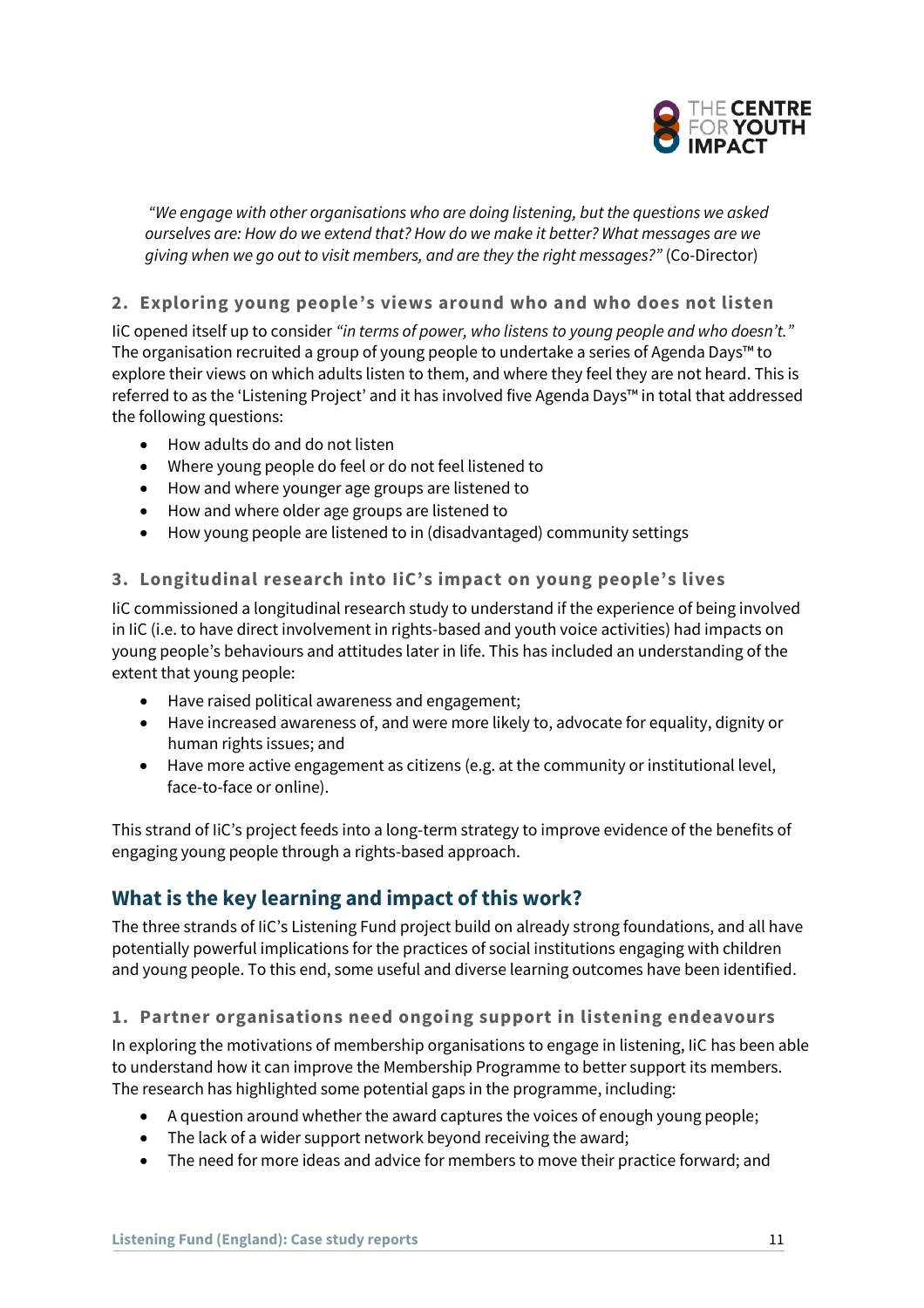

• The view that a strong and consistent working relationship with an IiC member of staff was beneficial, but that not all the member organisations currently have this.

These learning outcomes have demonstrated to IiC that effective approaches to listening are not universal, and that services working with children and young people need continued support. It has also given the organisation more confidence to know how to implement this support when developing the Membership Award. As one Co-Director suggested:

*"The research findings consolidate some of what we already know, in terms of where our gaps are and, therefore, where we should work on upscaling our Membership Award. But the research has given us a real focus, to know that this is not just what we think but what the people involved are feeling as well".* 

#### **2. Not all young people are listened to equally**

Capturing the different experiences of different cohorts of children and young people has been a challenge for IiC. However, through its Agenda Days™, IiC has gained some important learning in understanding how particular groups of young people experienced barriers to being listened to within particular services. Specifically, this learning has included:

- Within the education system, young people often do not feel they are listened to or that their views are taken seriously;
- Younger age groups do not feel they are listened to as much as older age groups; and
- Both of these factors can be compounded by a young person's social environment, whereby young people living in socio-economically disadvantaged areas feel that this negatively impacts on who listens to them.

#### **3. Impacts of empowering young people extend beyond a single project**

The Agenda Days™ have also demonstrated the empowering nature of the process of providing dedicated spaces for listening. IiC found that young people took a high level of initiative in the Agenda Days™ and "*just did them the way they wanted to*". While IiC provided administrative and logistical support, such as with writing follow up reports, the entire process was driven by young people.

The Agenda Day™ approach was also endorsed by young people, who felt that it is an effective process that allows them to voice their views and to facilitate tangible change in response to those views. As reflected by one of IiC's Young Directors:

*"At IiC everything is taken on board. In meetings and stuff, it's like 'what can we change?'. We have a discussion and notes get taken, reports get written, things get changed."*

#### **What changes have been made as a result of listening?**

IiC has made some changes to its membership offer to better support its members with their listening practice. The biggest of these changes is the creation of bronze, silver and gold 'packages' that reflect how long an organisation has held the IiC award. Different packages have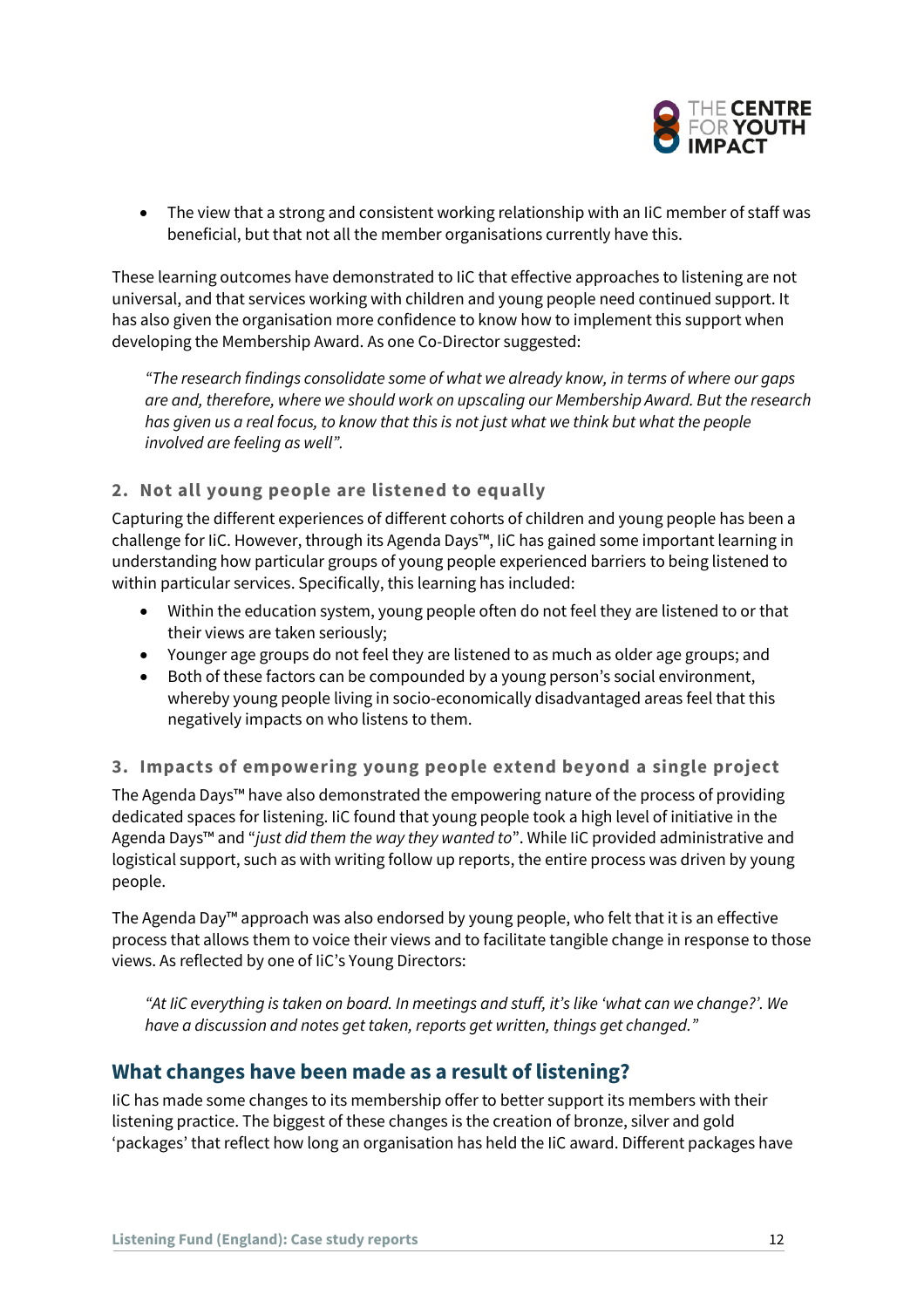

different associated benefits, including discounted Continuing Professional Development (CPD) courses and learning resources.

The delivery team is also looking to build more consistent relationships with its membership organisations, as this has been identified as an opportunity for IiC to embed its systematic approach to listening more widely. These changes will be showcased in a launch event in summer 2020. As one member of staff noted:

*"We have to change the way we have relationships with other people if we intend to have a greater impact on young people's ability to engage in decision making processes and to be taken seriously. Improving relations with our members is big and is going to be really beneficial."*

Additionally, IiC is acting on what it has learnt from the Agenda Days™ in the following ways:

- Focusing on younger age groups within its work: for example, through increasing the focus on and activity of its existing Under-13 'Children in Care Council', to improve mechanisms for them to engage;
- Building stronger relationships with schools who hold the IiC membership, and using this network to trial a peer mentor programme;
- IiC has recently recruited a Volunteer Coordinator, who works one day a week, to help support young people to develop their ideas and to manage the time of those who want to be involved with IiC beyond existing groups. This is a first step towards conducting more focused listening with particular communities of young people; and
- IiC has recently opened a Residential Care Home for young people. Through this it is aiming to create a financial surplus that will be directed to provide unrestricted funding for young people engaged in IiC to take action on issues important to them.

### **Ongoing challenges and next steps**

#### **Engaging membership organisations**

IiC staff do not view 'listening' as an easy task and did not expect the listening projects to be plain sailing. Ultimately, there have been some key challenges, both in getting to this point and moving beyond the life of the Listening Fund. The initial challenge for IiC was getting membership organisations to engage with its research: over 30 organisations were contacted to take part, but only seven responded. It has also been difficult to engage organisations who did not fully buy into the IiC approach and therefore who had not renewed their membership beyond one year.

#### **Meeting and managing the enthusiasm of young people**

Throughout the project, IiC has developed a "*core group of young people*" who have become highly connected with the organisation through co-designing and leading the project. The project has "*lit the fire in the belly*" of these young people, who are consequently spending more time at IiC offices without necessarily having a defined project or purpose.

IiC has found that the issues and ideas raised by young people often relate to projects that IiC *"is not commissioned to work on".* In other words*,* staff face challenges in translating young people's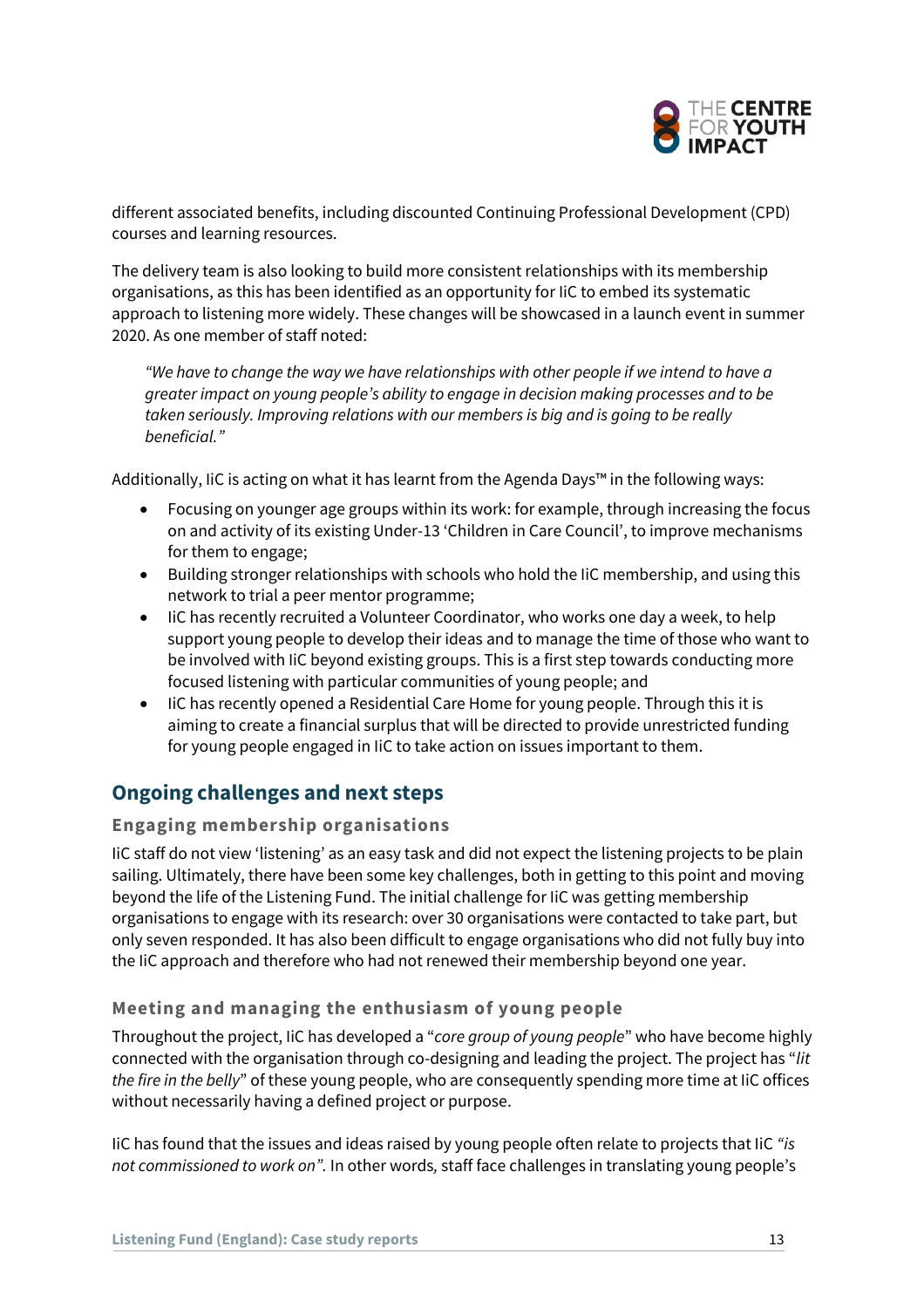

ideas into action if the ideas do not align with the existing requirements and demands of their funders. The competitive funding environment in the youth sector, and lengthy funding application processes, heighten this issue as it can make it difficult to find new pots of funding to implement young people's ideas and respond to their issues. IiC had already recognised the need to provide a pot of unrestricted funding for young people to develop their own projects, but the Listening Fund has created urgency around this in order to harness their enthusiasm. As mentioned above, this will be implemented through the financial surplus generated through the recently opened Residential Care Home.

#### **Challenges with capacity**

For IiC, capacity has always been, and always will be the biggest challenge to this type of work. As one Project Worker highlighted, the Listening Fund provided the resources "*to be able to take stock of what is going on and the capacity to capture that information".* Specifically, the Listening Project has shown that not all young people are listened to equally, and IiC is taking actions to address these imbalances. But finding the room and resources to undertake these actions is the most challenging part.

#### **Practical challenges with longitudinal research**

Finally, although the longitudinal study is still in its infancy and the potential evidence it will provide is exciting, it will not be without its difficulties. Practically, the challenge will be in maintaining contact with participants to minimise drop-out and non-response rates, as well as the continuity of staffing and resources to manage the research. IiC staff are also aware that it is difficult to demonstrate causal effect in longitudinal research, given the array of influences on young people's lives. As suggested by IiC's Founder and Co-Director:

*"We've got kids who have been with us for seven, eight, or nine years, so there is something that we're doing that they obviously place quite a lot of value in, but actually trying to separate it out is a challenge."* 

IiC will continue to adapt the research in its longitudinal study as it progresses beyond the Listening Fund, in order to measure and draw out these assets as effectively as possible.

Read more about the work of Investing in Children on the organisation's <u>website</u><sup>3</sup>.

<sup>3</sup> [www.investinginchildren.net](http://www.investinginchildren.net/)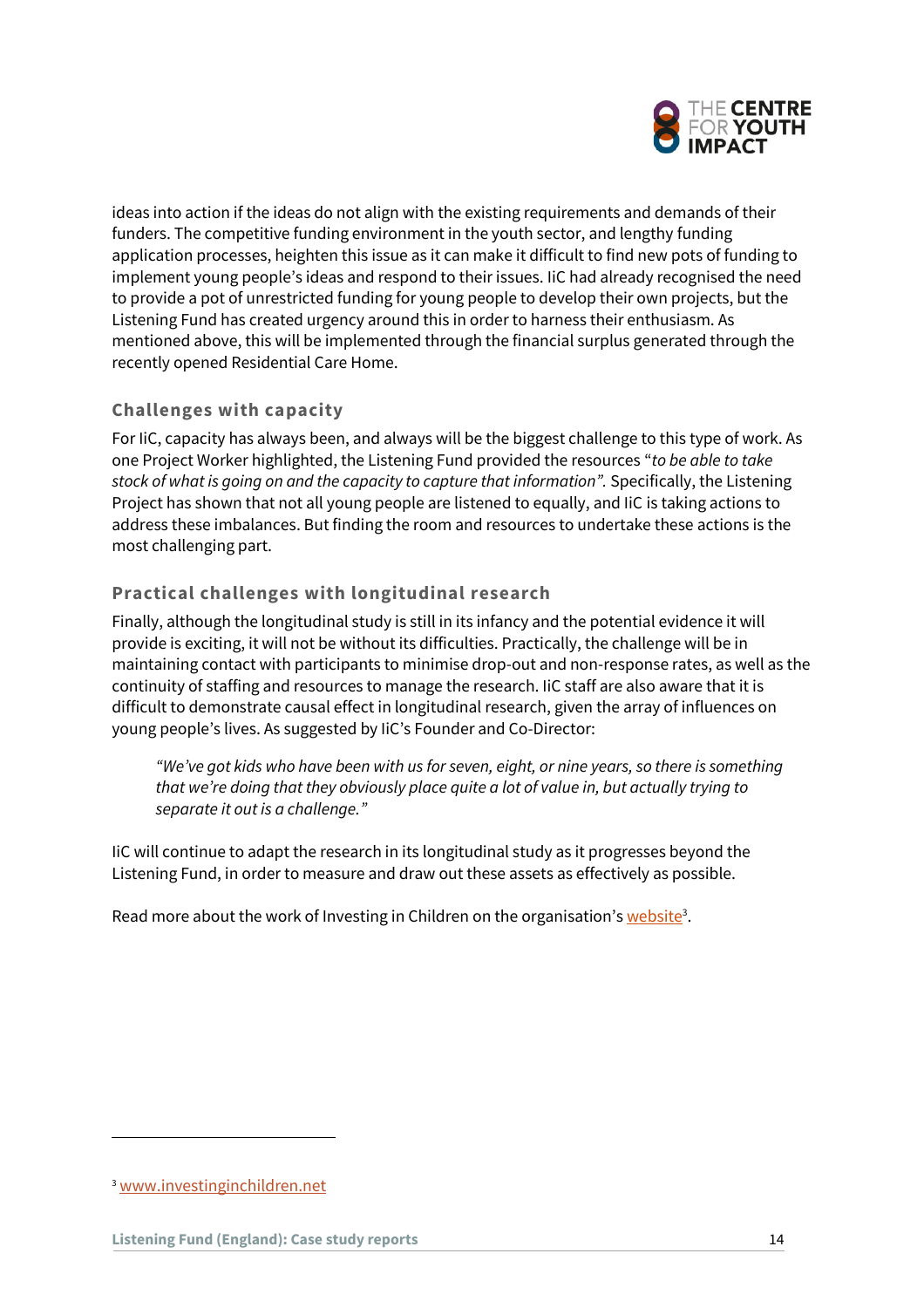



# <span id="page-14-0"></span>**Kent Refugee Action Network (KRAN)**

Kent Refugee Action Network (KRAN) is an independent charity that works to enable young refugee and asylum-seekers aged 16-24 to live fulfilling, independent and successful lives in the community. KRAN is the largest charity provider of services to young refugees and asylum seekers in East Kent, having been established in the region for over 15 years. It offers practical and emotional support to young people who have often led very turbulent lives and, upon arriving in the UK, may speak no English. KRAN offers a range of services, from advocacy and support, education and language skills, drop-in and casework, mentoring, and community engagement activities.

# **Overview of listening at KRAN**

KRAN staff applied to the Listening Fund because they wanted to prioritise and amplify the voice of young refugees and asylum seekers in delivery and decision-making within KRAN itself, as well as in the other services received by young refugees and asylum seekers locally, and the wider narrative about them in the media. There are four key components that KRAN uses to listen to young people, as explored below.

#### **1. Youth Forum**

KRAN's Youth Forum is a monthly space for young refugees and asylum seekers to come together and discuss any issues important to them. It is an open group, usually attracting around 15-20 attendees each time. The first year of the Listening Fund was focussed on establishing the forum and building young people's capacity to talk about challenges they were experiencing and to collectively think through solutions. This included topics ranging from mental health issues, employment, and campaigning.

Subsequently, in the second year of the Listening Fund, KRAN initiated an Action Learning programme. Through this programme, the youth forum met regularly with external stakeholders who had an influence over their lives, in structured group discussions to explore challenges experienced by young refugees and to agree actions to address these challenges. Six Action Learning Sets were held in the second year of the Listening Fund, with attendees including representatives from local colleges, social workers, the police, and the Department for Work and Pensions. The sessions offered a challenging yet productive space where people from different sectors could bring their views together and work towards practical solutions. In the words of KRAN's CEO:

*"The Action Learning Sets have been an eye-opening experience, where people from different sectors come together to increase understanding of one another's perspectives and challenge each other's programmed knowledge and assumptions."*

Outside of the Action Learning Sets, KRAN's Youth Forum have also met with the MP for Canterbury and a range of other service providers to raise issues and discuss potential solutions.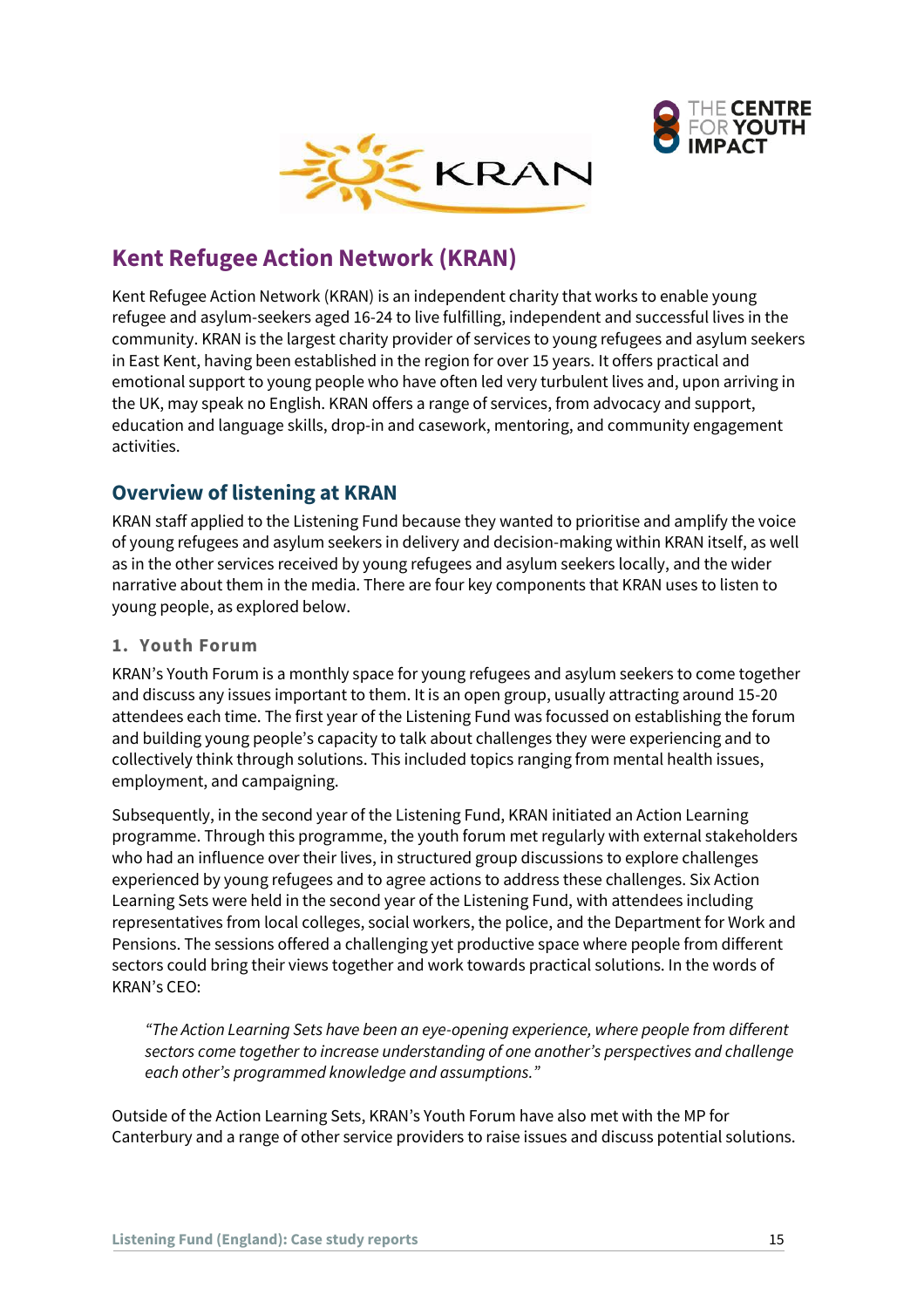

#### **2. Traineeship Scheme**

Young people have been recruited as paid trainees to assist in KRAN's operations, thereby, in the words of the CEO, "*bringing the perspective of youth directly into the day-to-day running of the services*". The trainees are employed for seven hours a week, with varied responsibilities that include: work shadowing, data processing, computer troubleshooting, supporting the delivery of classes, and administering feedback. 24 young people have had the opportunity to be a trainee, as KRAN has recruited 12 young people in each year of the Listening Fund. This role not only supports the young people to develop skills and experience to support their futures and to gain confidence accessing employment, but also offers KRAN an invaluable operational service.

#### **3. Youth Ambassador Programme**

KRAN's Youth Ambassadors support the organisation to listen to a wider range of young people's voices, by gathering others views and opinions directly, and by informing them what the youth forum is and how they can get involved. As the ambassadors have been through the process of arriving in the UK, and they speak a number of different languages, they are a valuable point of contact for other young people who are accessing KRAN's services. The youth ambassadors also follow up on the actions that had been agreed at the Action Learning Sets to help make sure the discussions translated into practical solutions. Figure 2 shows a diagram where KRAN's youth ambassadors have outlined their priorities, and these were presented at a Youth Forum meeting in January 2020.



*Figure 2: The priorities of KRAN's youth ambassadors*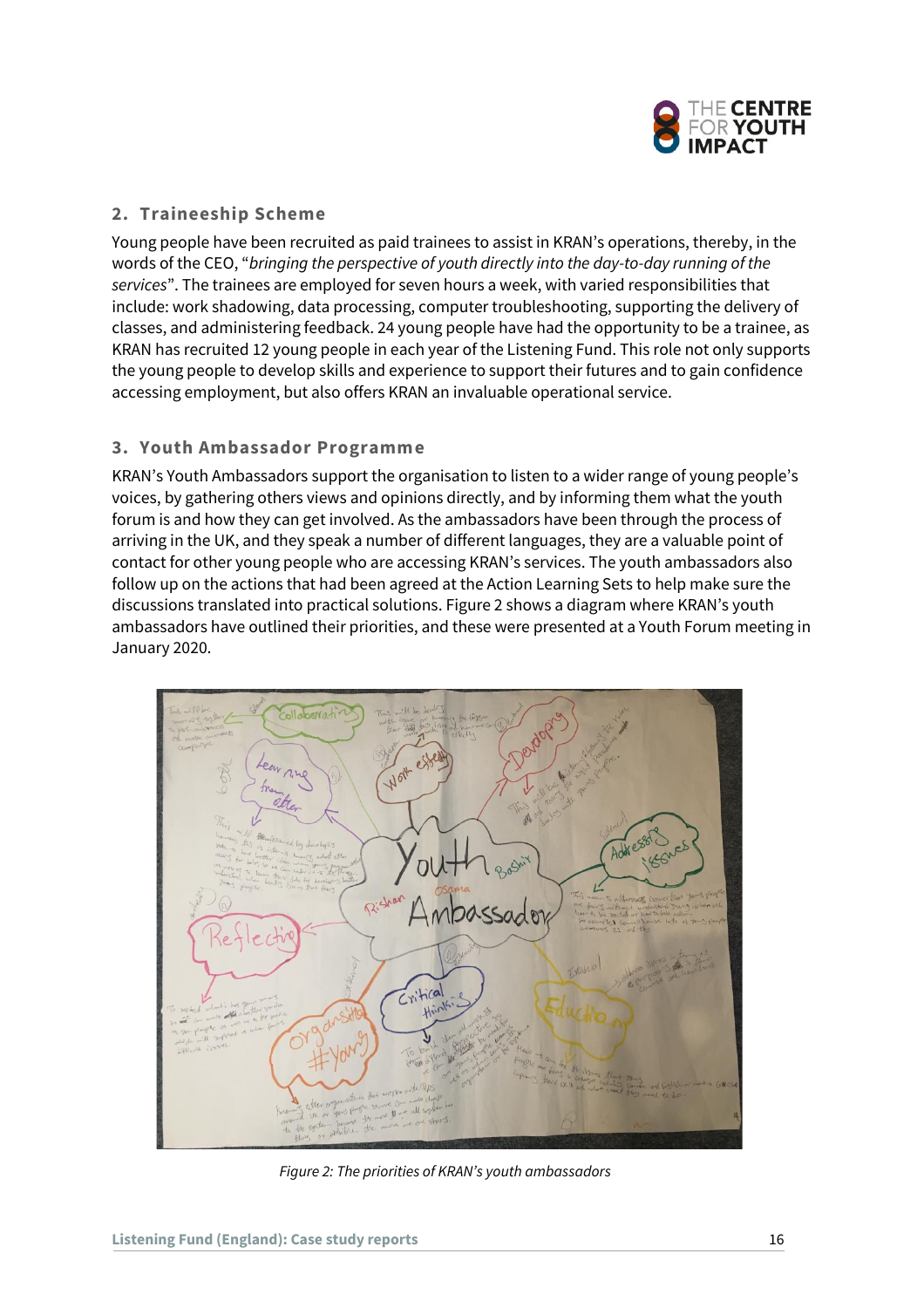

#### **4. Staff Recruitment and Young Trustee**

Over the course of the Listening Fund, KRAN has developed its recruitment processes to further incorporate a youth perspective. Candidates for every new role at KRAN not only meet with a formal interview panel of staff and trustees, but also go into an informal space to speak with young people. Sometimes young people design recruitment activities: for instance, where recruiting for a teaching role, designing an activity where the candidates come prepared to teach them on a particular topic. The 'formal' and 'informal' interview panels share notes on the candidates before a decision is made, and KRAN has found that "*it is amazing how often the attitudes towards candidates by the two panels match up*". It was initially considered that young people could sit on the formal interview panels, but KRAN has found that this alternative model enables young people to have "a *more genuine interaction in a space they are comfortable, rather than reading from a list of prescribed questions*". KRAN has also recruited a young refugee onto its main board of trustees during the Listening Fund, who further brings a youth perspective to strategic decision-making, such as staff recruitment as well as other components.

### **What is the key learning and impact of this work?**

#### **Building young people's capacity**

Prior to the Listening Fund, KRAN had attempted some ad hoc methods of hearing young people's views on issues, such as asking them to attend and speak at a staff or trustee meeting. KRAN found these interactions sometimes "*felt tokenistic and awkward*" because young people were not used to or necessarily comfortable in those spaces. Young refugees and asylum seekers in particular can face challenges in their confidence and language skills that exacerbated these issues. It was due to this that KRAN chose not to start the Action Learning Sets programme until mid-way through the fund, as the first year was spent building young people's experience and confidence in raising their voices. This involved internal and formal training on topics such as public speaking and the basics of action learning. For KRAN, working with young people to develop their skills and confidence is a fundamental component of the listening that should not be underestimated.

*"It was important we spent the first year helping young people to practice feeling comfortable raising their voices before going to more high-pressure situations. We support the young people to know how to take advantage of the space, to get their points across in an empowered way."* (Project Lead)

#### **The impact of a staff member dedicated to listening**

KRAN's grant from the Listening Fund was used, in part, to fund a new position within the staff team of a Youth Support and Outreach Worker, who takes the lead on all the organisation's listening activity. For a long while before the fund, KRAN had "*wanted to systematically improve listening, but we needed somebody whose job it was to make that happen*". In other words, recruiting a dedicated staff member had transformative impacts in getting the structures in place for listening and for making sure these were embedded across all of KRAN's projects.

#### **Acknowledging that change takes time**

Many of the issues addressed in KRAN's youth forum are sufficiently complex and significant that they are "*bigger than what can be solved in one meeting*", particularly at the policy level where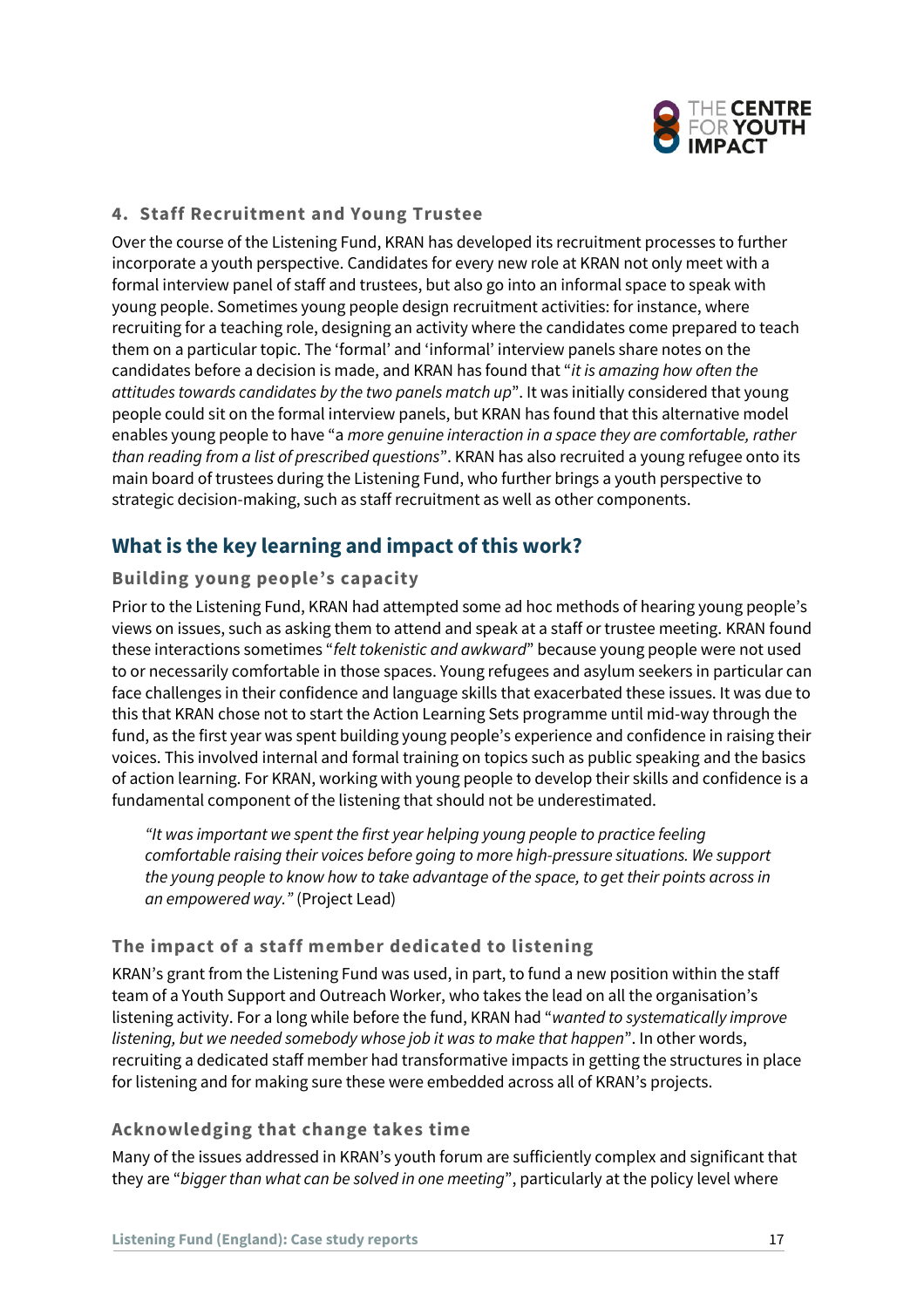

change can require campaigning over many years. Nevertheless, even when changes are slow to emerge, there are significant benefits to listening. Firstly, young people feel validated when they are able to air their concerns to people who have a genuine influence over their lives. This is important because refugees and asylum seekers often feel misunderstood, but they can address this by speaking openly about how they experience the world. Secondly, the Action Learning Sets enable the young people to build long-term relationships with people in positions of power, such as the ongoing interactions they have had with the police and with the MP for Canterbury.

*"Change is not guaranteed because of the scope of the issues we are dealing with, but we can't give up. It's about keeping on returning to the issues and trying to tackle them from different directions, in the hope of making things better for [young refugees] in the long run. KRAN gives us the tools to do that."* (Youth Forum member)

# **What changes have been made as a result of listening?**

The youth forum is consulted on all the activities and services that KRAN runs, to ensure they are reflective of young people's interests and needs. The forum is often directly involved in decisions about the best use of funding when a new grant has been received. What often starts off as a 'wish list' where young people tell KRAN all the activities they want to do, this evolves into a learning process where young people help to make decisions about what is practically and logistically feasible. Once decisions are made, young people are involved throughout the planning stages, to decide when and how activities will run, right through to evaluation stages, to consider what has been successful, what has not, and why. This has included activities such as organising a trampolining trip in Maidstone, co-producing KRAN's Saturday Club, and arranging football matches both within KRAN and with teams in the local area.

*"Young people are always part of the conversation now. Their presence has noticeably shifted so that whatever KRAN does young people are at the centre." (CEO)*

The youth forum has also enabled KRAN to recognise areas where young people would benefit from additional support. For instance, young people told KRAN that upon first arriving in the UK it can be difficult to understand the process for seeking asylum, given the technical jargon, the many different service providers they are expected to interact with, and conflicting information about their rights and entitlements. Through hearing this, KRAN recognised it would be helpful for young people to have a colour-coded visual guide, with clear and explicit information that takes them through the process and all the different stakeholders involved. A leaflet was developed, in partnership with the Refugee Council, to respond to this need from young people, as shown in Figure 3.



*Figure 3: Guide to claiming asylum* 

As highlighted above, when advocating for external changes, many of the issues addressed by young people at KRAN are sufficiently complex that they require system-level changes that typically happen very slowly, over years or even decades. Nevertheless, KRAN has already "*seen progress in some areas on a scale that is much quicker than you might usually see*". For example,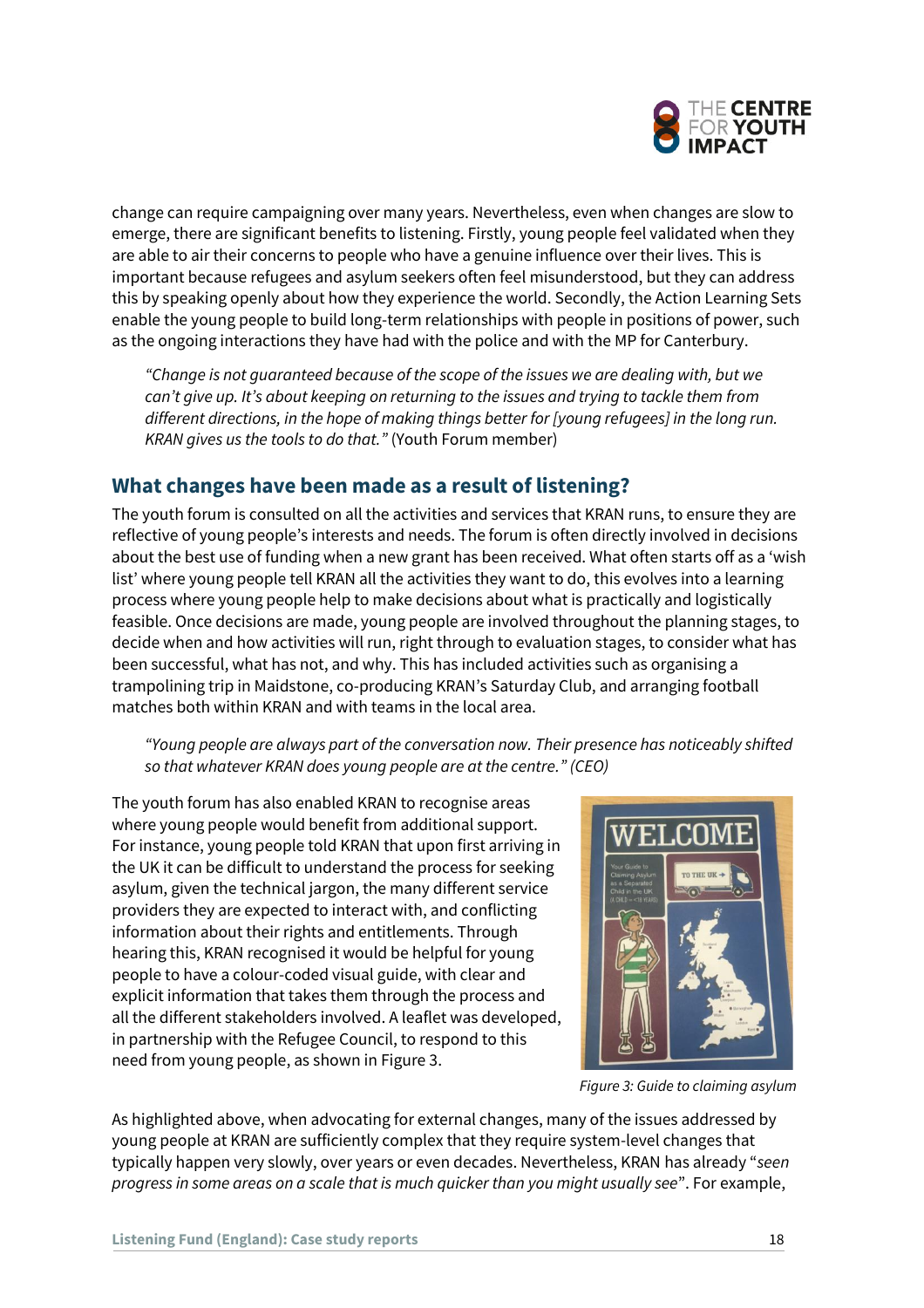

young people participated in an Action Learning Set with representatives of local Kent colleges to explain some of the additional challenges they face in conducting independent study compared with their peers: for instance, lacking access to a laptop and living in shared housing arrangements that are chaotic and noisy. As a direct result of the discussions, the college has decided to hold additional training days with its tutors that will be led by staff and young people at KRAN, to help them understand and accommodate for these challenges. This includes, for instance, making a glossary of terms to support young refugees' language development. This highlights an area of progress for creating an educational environment where young refugees can thrive, and therefore to go on to obtain meaningful employment.

*"I don't have the authority to know I'm going to change it, but I'm going to listen, I'm going to take the issue to the right person and do what I can."* (KRAN Youth Ambassador)

# **Ongoing challenges and next steps**

#### **Engagement and representation**

KRAN staff are aware of the challenges of fair engagement and representation. KRAN finds that its youth forum is primarily attended by young refugees and asylum seekers "*who have been here for a while, who are in a better place and more established*". As KRAN moves forward, staff hope to expand involvement to reach more young people "*who are actually facing the key problems in the here and now*". The nature of their situation means that these young people often have less time, confidence, or the English language skills to engage. KRAN hopes to tackle this through increasing the role of the youth ambassadors in gathering information from, and representing the voices of, a broader range of young people, to create more diversity of views in the room.

#### **Closing the feedback loop**

Finally, KRAN find that young people are proactive in recognising changes that have happened as a result of listening and chasing staff if they feel like change is not happening quick enough. This is part of the positive and open culture that exists between staff and young people. However, going forwards, KRAN hopes to implement more systematic processes for closing the feedback loop, as it is currently very informal. KRAN is still exploring what the best mechanisms are for achieving this and integrating it into the new strategic plan, which is currently being developed.

Read more about KRAN's work on the organisation's website<sup>4</sup>.

<sup>4</sup> [kentrefugeeactionnetwork.wordpress.com](file:///C:/Users/sarahwilliams/Desktop/kentrefugeeactionnetwork.wordpress.com)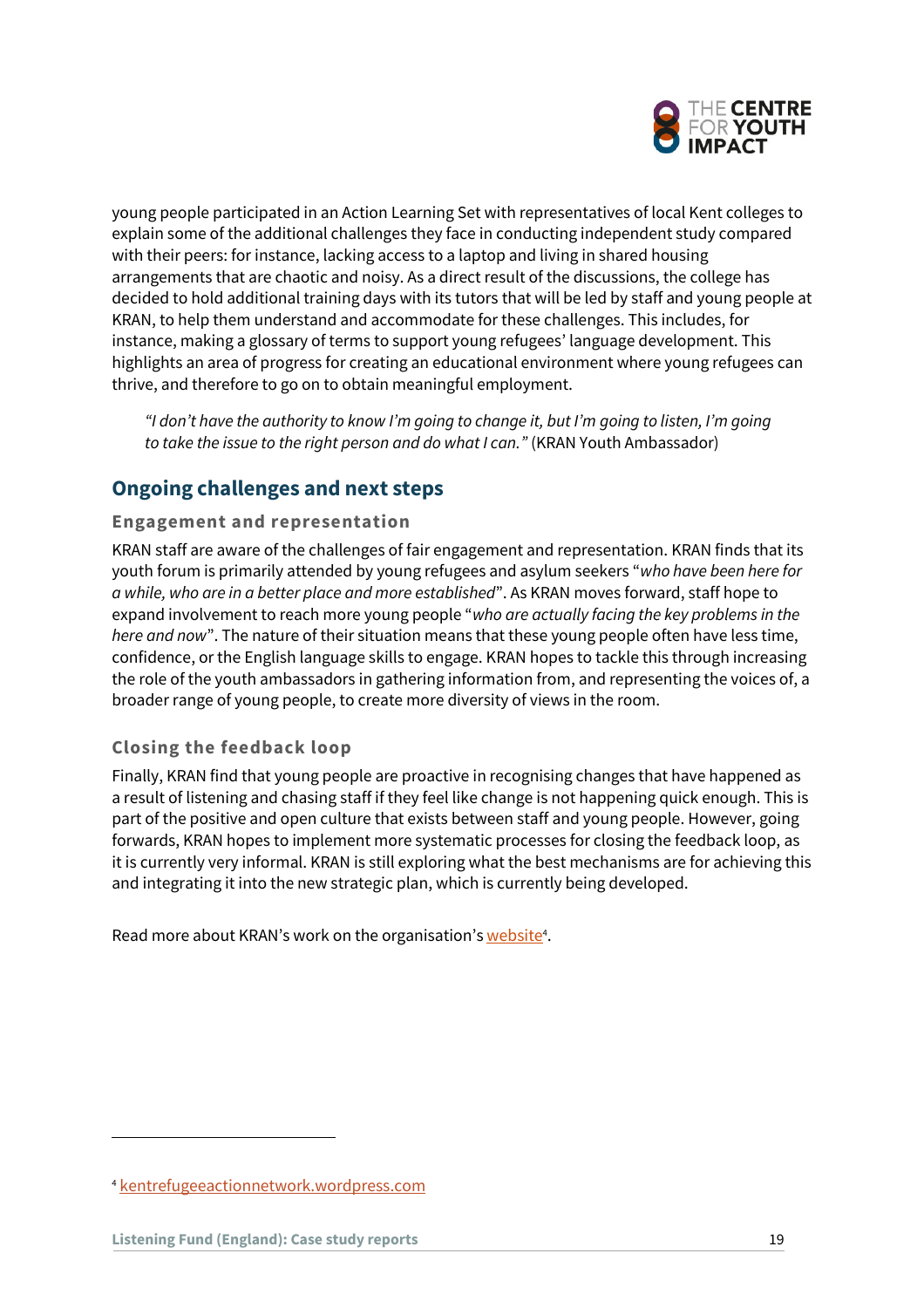



# <span id="page-19-0"></span>**Prison Reform Trust (PRT)**

The Prison Reform Trust (PRT) is an independent UK charity working to create a just, humane and effective penal system. They do this by inquiring into the workings of the system; informing prisoners, staff and the wider public; and by influencing Parliament, government and officials towards reform. Whilst the PRT has carefully built relationships with decision-makers at all levels, the organisation's power lies in its relationships with those who live in prison, their trust and belief in PRT and its staff, and PRT's efforts and willingness to learn from those it seeks to represent.

Part of PRT's main objectives are to improve the treatment and conditions for prisoners and their families and promote equality and human rights in the justice system. To meet these aims and as part of their strategic plan 2018-2023, PRT have developed their Prisoner Policy Network (PPN). The PPN is a network of serving prisoners, ex-prisoners and supporting organisations which aims ensure prisoner's experiences are part prison policy development nationally.

# **Overview of listening at PRT**

The arrival of the Listening Fund challenged PRT to question whose voices were they intending to capture through the PPN. The PPN team had been much more present in adult prisons - This was an opportunity to improve the PPN and build it in a more impactful way, through listening more purposefully, and developing competencies in listening to young prisoners.

More broadly, it enabled PRT, as they embarked on the PPN project, to question *"'what does listening mean?' It doesn't mean just hearing, it means examining your own assumptions about what you're listening to"* (Project Lead). PRT adopted a progressive approach to their Listening Fund work, reflecting a need to build their engagement approach from the bottom up. Building on previous work in involving and listening to prisoners across other programmes , PRT's Listening Fund project created the opportunity for a fresh perspective on involvement and listening with young people. The work was divided into three stages:

#### **1. Learning to Listen**

This first stage was about learning to listen, which required the PPN engagement team to spend some time reflecting on power and privilege and examining assumptions around what their role was and should be.

"*The prison reform sector has traditionally been about 'how do we help poor vulnerable prisoners'? We are trying to reshape that to be about assets and strengths. We needed to examine our frames of reference about how we were approaching the problem."* (Project Lead)

The aim was to bring a different perspective to involvement work to ensure that it was not tokenistic listening. The PPN team spent time developing their thinking on this issue and presented at a whole staff meeting on the PPN approach. This initial work both helped to inform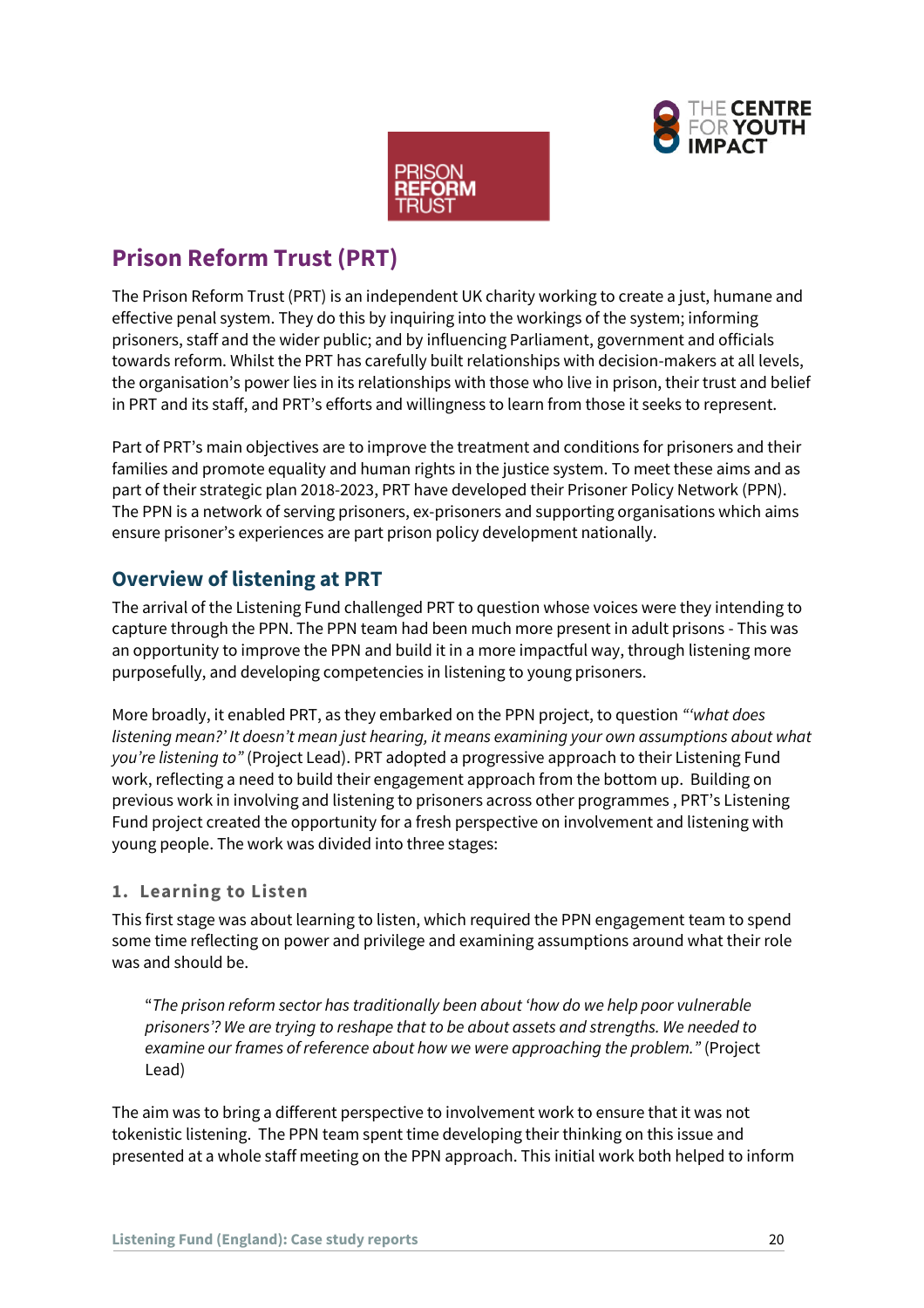

the teams approach to the PPN, and build awareness internally of how inherent biases and assumptions underline all approaches to listening.

#### **2. Understanding young people's lives and social contexts**

The intention in phase two was to prepare the engagement team to listen to young people. Young Offenders (YOs) and Institutes (YOIs) have a bad reputation, for being disruptive and difficult to manage, and there was a concern they would not want to engage in the PPN. PRT employed two peer researchers (with lived experience of prison) to conduct life story interviews with people who had spent time in custody as YOs. This was to gain a better insight into the social contexts through which young people end up in the prison system, and gave the PPN team confidence to be able to start listening.

#### **3. Incorporating Young Offender Institutions into the PPN**

Once the PRT team felt confident in their ability to listen to young people, they sought to purposefully incorporate their voices into the PPN. The PPN consults prisoners on a particular topic every 6 months and the first PPN consultation visited approximately 16 prisons, with only one having a YOI function. As a result of their listening project, PRT have made a concerted effort to include young people's voices in the PPN, and subsequent consultations involved significantly more youth prisoners. This has been either through visiting YOIs or purposely seeking out younger prisoners to join the discussion groups held in adult prisons.

# **What is the key learning and impact of this work?**

For PRT, the learning outcomes from their three-stage approach have been diverse and embedded themselves in both strategic and practical ways within the organisation.

#### **Understanding the power of lived experience**

*"Historically the prison reform sector has been seen as advocates for [prisoners] and therefore having expert knowledge, but if you say the expertise lies in lived experience then that requires you to change your way of working, doesn't it?"* (Project Lead)

Through their internal work, the Prisoner Engagement Team sought to develop how PRT approached involvement work. The notion of service sits at the heart of the PPN listening activity and one aspect of this involved understanding *"the power of lived experience"*, as part of a prerequisite for enabling listening. Drawing on the work of Baljeet Sandhu<sup>5</sup>, lived experience (of being in prison) was considered to strengthen the legitimacy and accountability of their social purpose work, and cultivate effective relationships, action and collaboration. For PRT, acknowledging the role lived experience could play was essential to counteract tokenism and paternalism in their work, which often requires purposeful and critical reflection to move away

<sup>5</sup> Sandhu, B. (2017). *The value of lived experience in social change: The need for leadership and organisational development in the social sector.* Author. (Available at[: http://thelivedexperience.org/wp](http://thelivedexperience.org/wp-content/uploads/2017/07/The-Lived-Experience-Baljeet-Sandhu-VLE-summary-web-ok-2.pdf)[content/uploads/2017/07/The-Lived-Experience-Baljeet-Sandhu-VLE-summary-web-ok-2.pdf\)](http://thelivedexperience.org/wp-content/uploads/2017/07/The-Lived-Experience-Baljeet-Sandhu-VLE-summary-web-ok-2.pdf)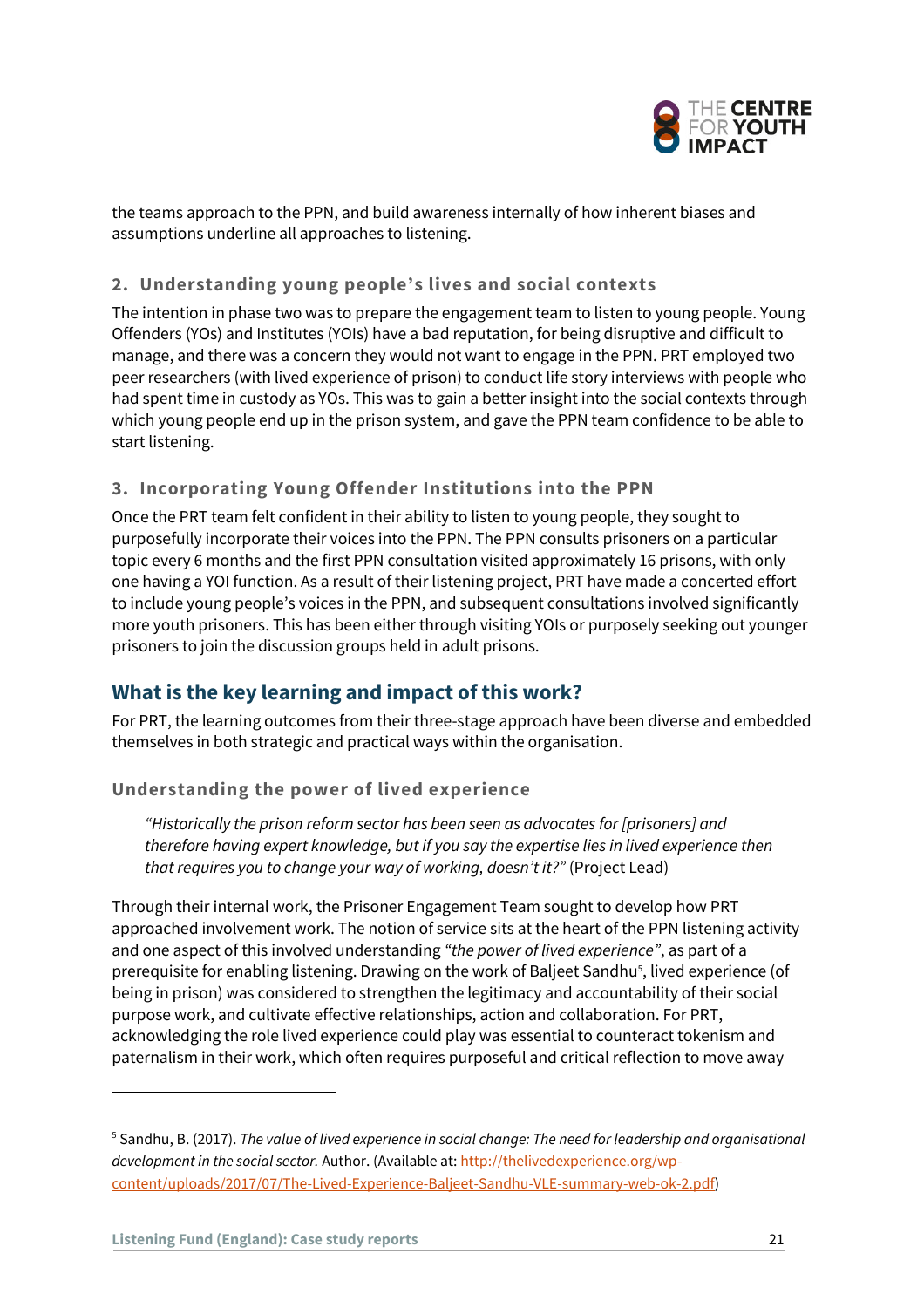

from. This learning has resulted in a step change in their recruitment process over the last two years, and now 40% of PRT staff are former prisoners.

#### **Young people are capable of and willing to engage**

The PPN team were unsure if their proposed methodology would work with young people in prison, who have so often been perceived as hard to engage. However, as was explained by one Prison Engagement officer:

*What I found was that actually these guys are more than willing and capable, […] they were really engaged, and pleased to have someone to dedicate some time to them and listen to what they had to say."*

The Listening fund provided the capacity for PRT to focus on youth prisons as part of their work and gave the PPN team more confidence to approach young people. The PPN team realised that young people were interested in working with them, they just needed to find the right 'hook'. For one Prisoner Engagement Officer, this was about 'authenticity': showing your real self to the young people you are working with. Crucially, The PPN peer researchers found that having a shared lived experience became a rapid way of breaking down barriers with young people in prison and building meaningful relationships with them.

*"My takeaway is that having lived experience is more important that being a young person for doing this type of work. At the end of the day regardless of age it is 'can you relate to each other's experiences?' In prison it is the big experience."* (Prison Engagement Officer)

PRT has focused on building relationships with the PPN membership and using different methods to engage with prisoners and allow prisoners to engage with them. Prisoners can participate in face-to-face workshops, write letters, and use a freephone number to call PRT to share their opinions, experiences and ideas. PRT have found that YOs engage through all of these channels and having various options to suit individual preference has been a great benefit. PRT are now planning to start collecting equality and diversity figures for the network, to provide a picture of diversity within the PPN and ensure they are capturing the voices of traditionally underrepresented groups such as YOs.

#### **There is complacency and blind spots in all organisations that we must constantly work to address**

As a consequence of the Listening Fund, the PPN engagement team has had the time to focus on listening with young people and the methodological challenges of this. In particular, the Listening Fund has demonstrated that even where organisations have a good reputation and think they are doing things right, this is not always the case:

*"The Listening Fund money focused our attention more on increasing participation among young people, rather than relying on awareness of the work we're doing to organically spread through the prison system. Instead we devoted resources and time to seeking out and including young people's voice, rather than waiting for them to come to us."* (Prisoner Engagement Officer)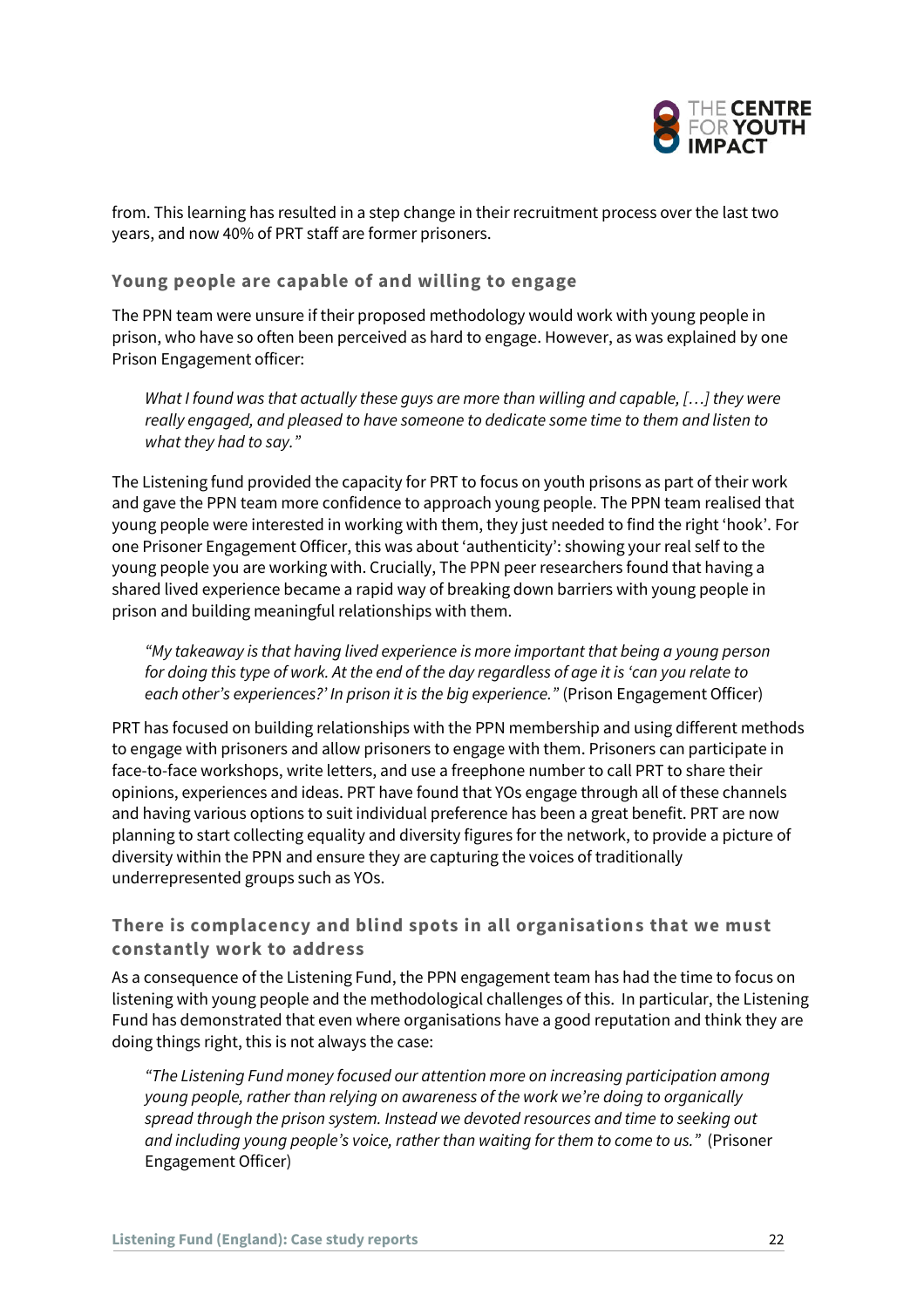

The Listening Fund drew the PPN team into a process of critical self-reflection and gave them time and space to analyse their strategy and practice. They questioned things, like the dominant narrative around young people, and the way they listen and act on this listening, which are not often questioned in this line of work.

# **What changes have been made as a result of listening?**

Developing the PPN has built on existing listening practices within PRT. The Listening Fund created time and space for the PPN team to gain a deeper understanding of how to listen with young people in prison, adding to the overall value of the work of the PPN. Reflecting these strategic-level changes, a number of practical changes have been put in place:

- Elements such as non-extractive approaches to listening, the value of lived experience, and the need to challenge dominant narratives are now incorporated into introductory materials for both prisoner membership of the PPN and PRT staff;
- Building on their strategic plan that already has a commitment to focus on 18 to 24 year olds
- A concerted effort to include YOIs/YOs in PPN consultations;
- Plans to undertake an equality and diversity review of PPN members as part of the next consultation; and
- The increased focus on young people through the PPN has been augmented by a simultaneous focus through the PRT Active Citizens programme.

### **Ongoing challenges and next steps**

#### **Internal progress**

The PPN approach, which encouraged the centring of listening practices within the organisation, has coincided with an increase in employment of those with lived experience across all staff teams. This has strengthened organisational perspectives on the lived experience of imprisonment and affected positively on the diversity of the organisation. This has allowed PRT to capture much worthwhile learning around workplace development and culture – which will be of benefit to the sector more widely moving forward.

#### **Honouring the commitment to young people**

Staff have also found themselves asking the question **'what do you do when you hear something you don't agree with?'**. PRT had to find ways of honouring their commitment to the views of prisoners when they did not align with their own, as well as communicating this back to the PPN network. PRT have developed a system whereby strongly held (and often controversial) views from the PPN are presented to the Board of Trustees, who had the final decision. Even where PRT's position does not change in line with the opinions of the prisoners, this is still published in the newsletter as the views of the PPN.

#### **Learning how to sit with uncomfortable truths**

As is likely the case across the youth sector, PRT staff were confronted with young people who didn't have positive or uplifting stories to tell. One of the most immediate challenges was: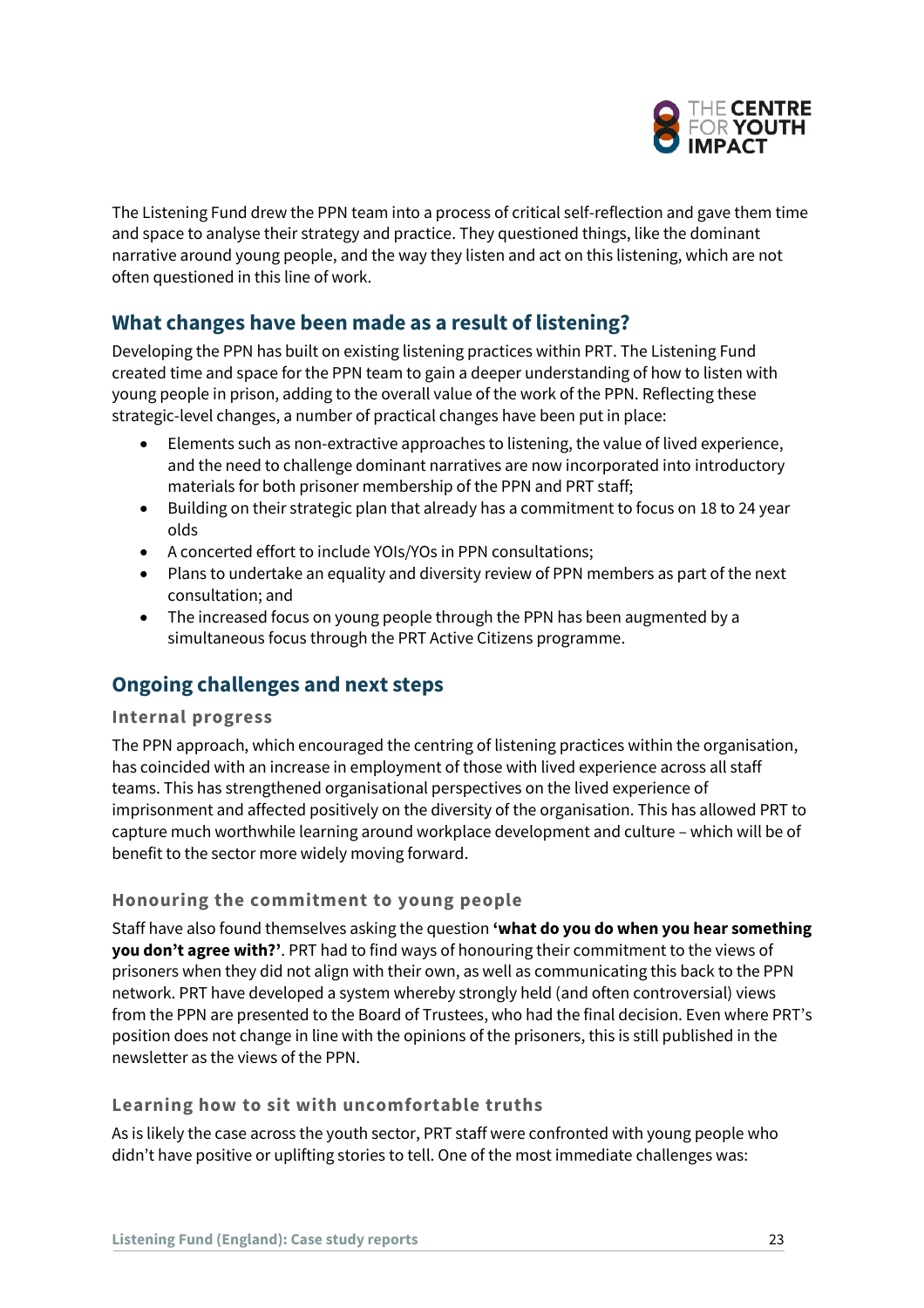

*"Learning how to sit with really uncomfortable truths and these young people's realities. What we learnt from the life story narratives was that these young people have lived in hell, and then you are going to hell to see them. So just getting yourself in the space where you know that you've got the expertise to hold that."* (Project Lead)

Listening, and all its facets – making room to listen, hearing and acting – is difficult, and it takes concerted effort and practice.

#### **Making the network sustainable**

PRT is just at the beginning of its listening journey. Their project has been about listening to young people but also been about challenging themselves on how they listen more broadly across the PPN. **The ultimate goal is to make this network sustainable**, through identifying individuals within prison who have the skills to drive the network from within, and the potential to take up leadership roles on their release. Whilst the PPN continues to grow, PRT will work with these individuals to upskill them and enable them to play a role in the justice reform system. This is a step towards shaping a movement, empowering prisoners through allowing their voices to be heard, and creating wider systems change to make space for the expertise of lived experience.

*"We are building a network. We have definitely engaged the interest of all those powerful people that we know. We've definitely got them taking notice of the fact that we are enroute to something interesting and worthwhile. We have produced a lot of accumulated wisdom and established that this is a good way to find things out and come up with ideas, but it is fragile – terribly fragile. And the thing we haven't yet got is anything close to a network that would survive without us."* (Director)

Read more about the work of the Prison Reform Trust on the organisation's <u>website</u><sup>6</sup>.

<sup>6</sup> [www.prisonreformtrust.org.uk](http://www.prisonreformtrust.org.uk/)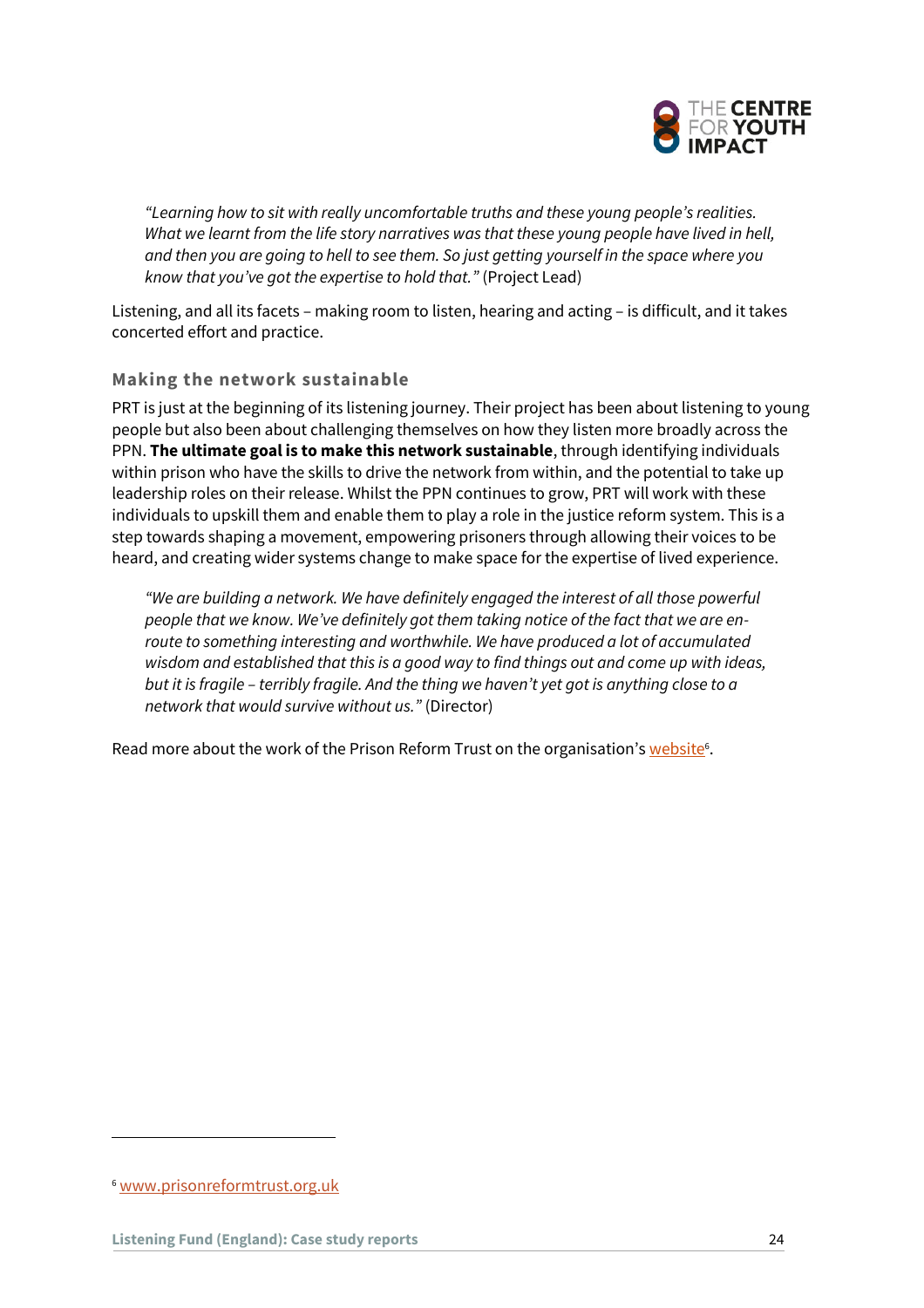



# <span id="page-24-0"></span>**Trelya**

Trelya is a youth work charity supporting young people from highly disadvantaged areas of West Cornwall. Since 2001, Trelya has worked to engage young people who are deemed the most 'hard to reach' on the Treneere estate in Penzance, which is in the top 3% most deprived wards in England<sup>7</sup> . Trelya works with young people who experience multiple issues and who often refuse engagement with other services. Trelya's work varies from light-touch activities, games and trips, to more intensive interventions, such as supporting young people through legal, financial and educational issues. At the core of all of Trelya's work, large and small, is the building of trusting relationships and offering support tailored to individual circumstances.

# **Overview of listening at Trelya**

Trelya applied to the Listening Fund to initiate its 'Pass the Mic' project, aiming to enable young people to collaborate with local services to challenge and remove barriers that restrict their engagement. The project has undergone significant changes throughout the Listening Fund as Trelya has spent time reflecting on the best ways to capture and share young people's voices.

#### **1. Telephone Booth**

Trelya's initial application to the Listening Fund focussed on working with young people to explore processes to enable them to collect feedback from their peers, such as interviews or social media. Young people would then use the information they had collected to work with services across Penzance to improve access for young people. However, in the early stages, young people told Trelya that before they were ready to collect peer feedback, they wanted to have their own stories and experiences heard and presented through high quality and accessible platforms.

In response, Trelya redesigned its listening project to be centred around the Pass the Mic Telephone Booth. Trelya has built a vibrant, life-sized phone booth to showcase the stories of young people living in Treneere. Created using computer-aided design and 3D printing, and designed by a group of young people, the phone booth is decorated with quotes about listening from influential writers and figureheads throughout history. By picking up the phone and dialling a number, you can hear a monologue directly from a young person about an experience of engaging with local services. Current monologues include, for instance, experiences of being taken into care, of being long-term unemployed, and of engaging with health services as a teenage parent.

Each young person involved in the project was paired with a professional local writer who supported the development of their monologue, which was then read aloud, audio recorded, and transferred to the phone booth. There is also a space on the outer wall where any young person can write their own story to contribute their voice. While the nature of the project has changed, the aim remains the same: to improve access to services across the locality by sharing the insights and experiences of young people who are typically excluded, in a sustained and systematic way.

<sup>7</sup> [www.cornwall.gov.uk/media/40596801/imd-2019-cornwall.pdf](http://www.cornwall.gov.uk/media/40596801/imd-2019-cornwall.pdf)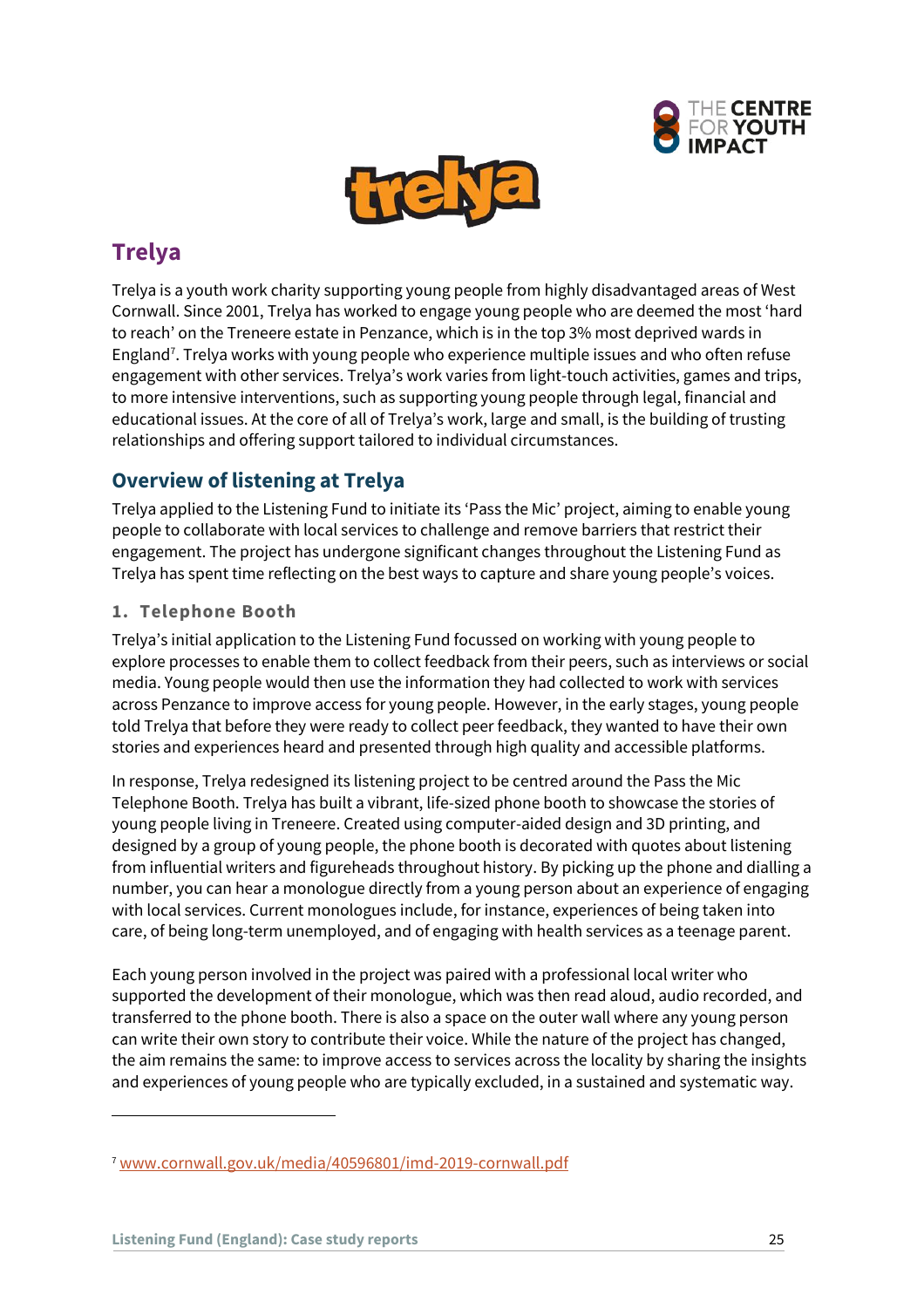



*Figure 5: Trelya's Telephone Booth* 

Over the course of the Listening Fund, Trelya had also worked with journalists to share its learning about the multi-faceted challenges faced by young people in disadvantaged communities like Treneere, and how these challenges "*can cast a long shadow over their whole lives*". Notably, since 2019, Trelya has had ongoing involvement with the BBC, as part of their initiative to ensure underrepresented voices in the community are heard. Trelya, and the young people and families it engages with, has worked closely with two BBC Cornwall journalists for this project and has been featured in a number of news and radio segments<sup>8,9</sup>. Trelya looks out for such opportunities where it can support young people to share their experiences to wide audiences, and to ensure this is done a way that is truthful, captures complexity, and is empowering for all those involved.

#### **2. Culture of listening**

Trelya has grown into an organisation where flexibility and responsiveness are defining elements of the organisational culture. Because of the complex, ever-changing needs of young people, Trelya places emphasis on deeply embedded listening. In practice, this means that listening is often unstructured, ad hoc, and reliant on positive relationships and an open, ongoing dialogue. Trelya also puts emphasis on developing links with young people's families and wider networks via "*intergenerational listening*" – as this helps staff to achieve a holistic understanding of a young person's history and circumstances, and therefore to provide them with specialised support.

*"We gather information from young people as they say it, which could be when driving them to a football game, supporting them with homework, or on a trip to the beach. It's a long process that involves carefully teasing out young people's views and reflecting that back with them at an appropriate time."* (Director of Programmes and Operations)

<sup>8</sup> <https://www.bbc.co.uk/news/uk-england-cornwall-49878467>

<sup>9</sup> <https://www.bbc.co.uk/programmes/p07qjpw7>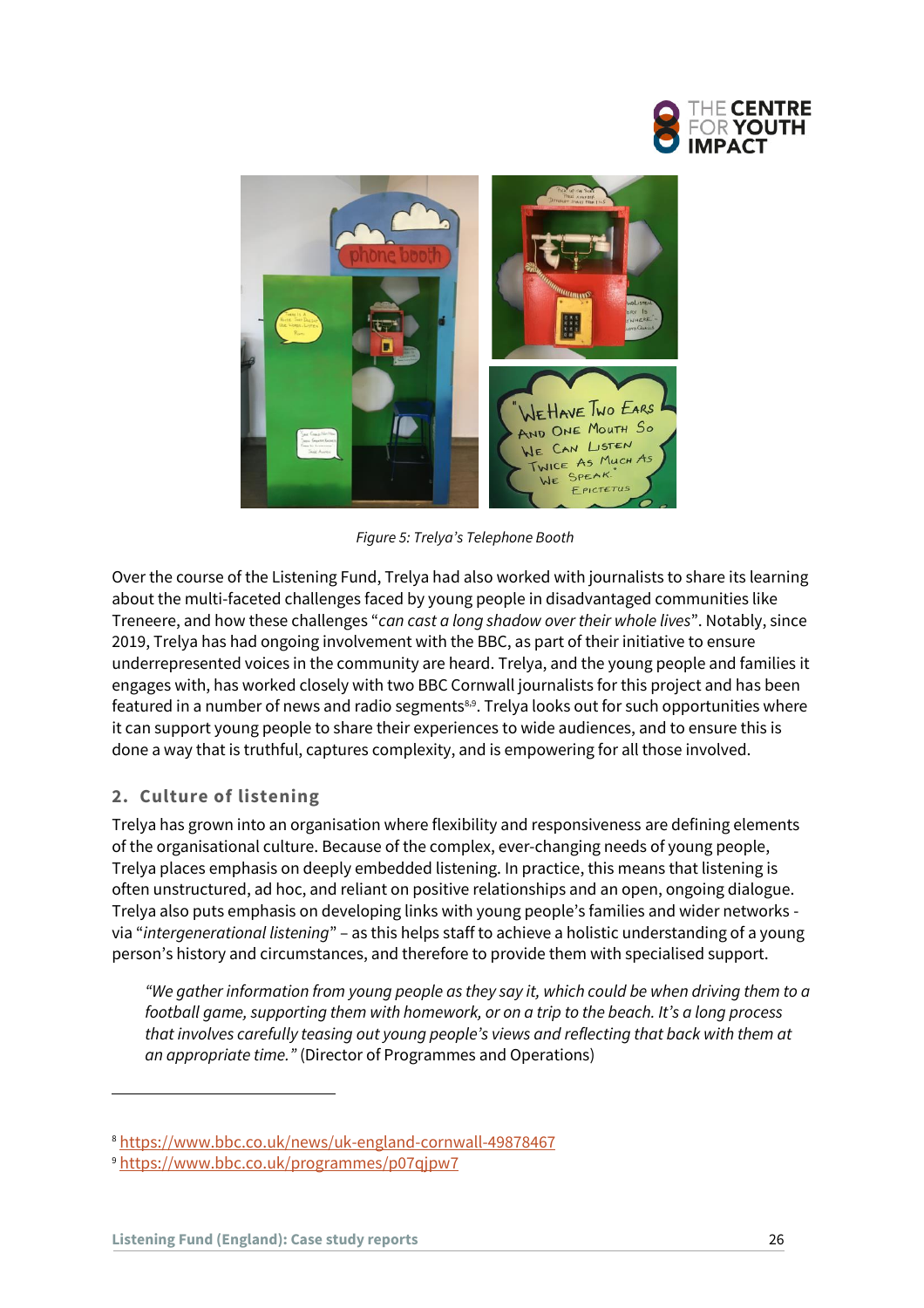

Trelya finds that structured mechanisms for listening, such as a survey or a focus group, are largely ineffective within its context. Over time, Trelya has come to realise that when using these mechanisms, very often young people will give feedback that does not genuinely reflect their views (which is uncovered through informal conversations later on), or that young people are reluctant to engage at all. Additionally, many young people face practical challenges in reading, writing, and holding their attention, which can limit their ability to engage. As a result, running such activities "*has a tendency to feel tokenistic and to shine a spotlight on young people's areas of insecurity*", and therefore is not where the most the effective listening takes place.

*"I come here and have normal conversations about things going on in my life. Where social workers bombard me with questions, Trelya treats me like family."* (Young person)

Given this context, for Trelya, listening is a long-term and deeply cultural activity that is enabled when young people believe that staff truly care about them, without any sense of judgement or hierarchy. Indeed, a key reason why young people often lack engagement with other services *"is because they feel judged, unsafe and like they are in a rush to get you out the door and onto their next appointment*". Therefore, Trelya places emphasis on giving dedicated attention to each young person, in a developmental process that allows them to dig deep into their true feelings.

# **What is the key learning and impact of this work?**

#### **Developing young people's capacity to raise their voice**

Many of the young people Trelya works with have not developed the "*emotional language*" to express how they are feeling, often because "*it is very rare for them to have ever felt truly listened to in their lives*". Trelya plays an important role in helping young people to learn the skills to express themselves, and this is a key first step to enabling them to share their voices through more structured mechanisms, such as the Telephone Booth. Trelya achieves this through acting as a calm and consistent point of contact over many years, giving young people the extended time and attention needed to build the capacity to articulate their views and feelings.

*"For some young people, it is difficult to get them to say anything at all. The activities we run are a vehicle to get them to open up and come out of their shell. Eventually, they are excited to come here because know they'll get a quality interaction."* (CEO)

#### **Coordinating the staff team**

Trelya puts emphasis on developing effective communication channels within the staff team. This is important because the nature of its listening is highly conversational: each staff member needs to share their interactions, so that what they are hearing from young people can be addressed in a coordinated manner across the team. This is achieved through open door conversations and regular supervision, as well as through Trelya's central Child Protection Online Monitoring and Safeguarding database (CPOMS), where all interactions are recorded centrally. These processes also support staff to debrief when dealing with sensitive and emotive issues.

#### **Acting as a gatekeeper**

Trelya has a responsibility to act as a 'gatekeeper' to ensure that journalists are only given access to young people when they have positive intentions to accurately and respectfully represent their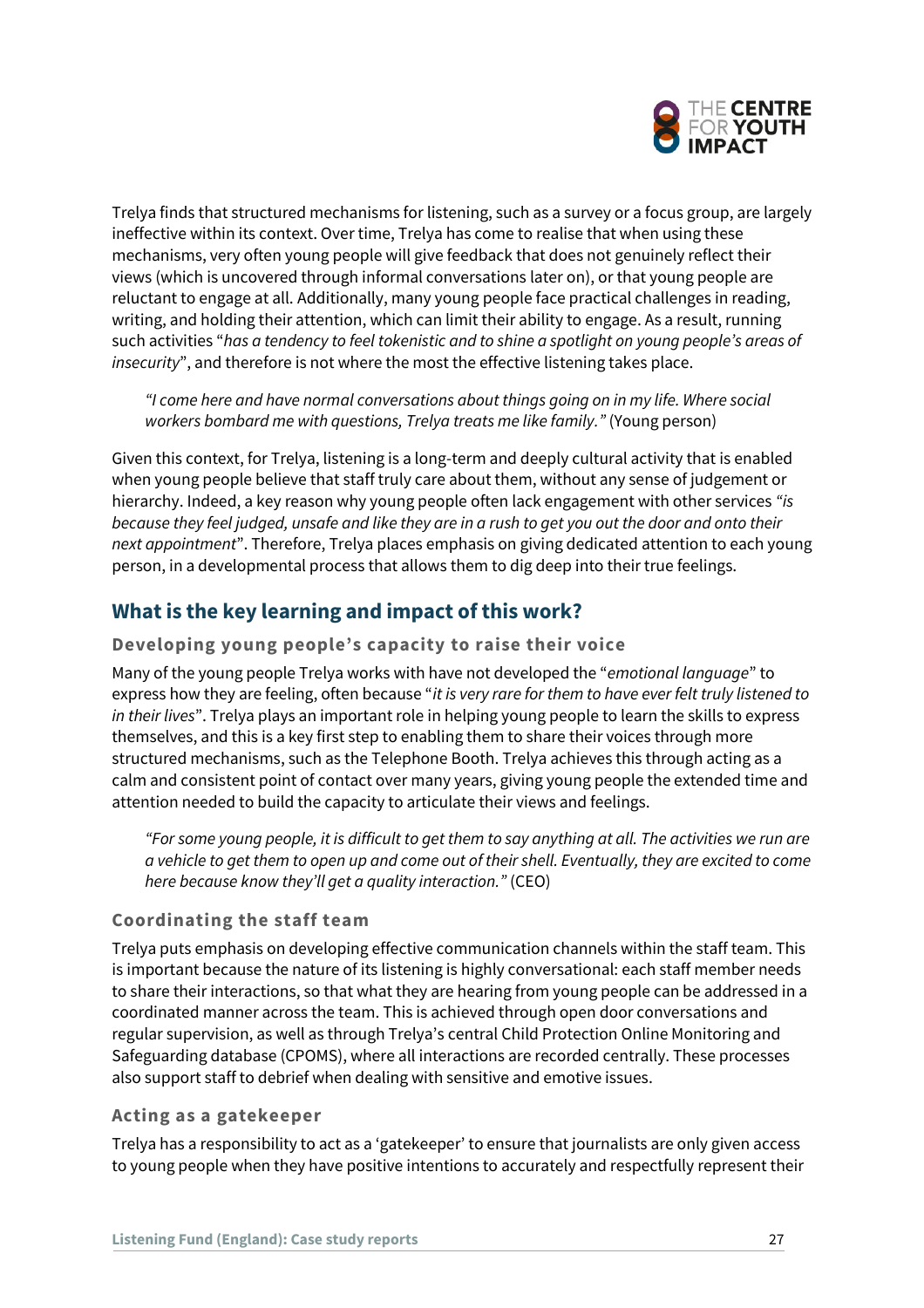

voices. This is important because some young people at Trelya have previously had negative and disempowering experiences working with journalists. Staff have a number of conversations with any external organisations or individuals before connecting them with their community, to "*ensure they are the right people to do the work, and to help them obtain a more in-depth understanding of the vulnerabilities faced by our young people*". Because of this process, working with the BBC has been a positive experience for all those involved, with staff, young people and the journalists feeling that they benefitted from ongoing interactions over many months. This enabled a holistic understanding and the establishing of long-term relationships, and because of this, Trelya and their young people will continue to work closely with the journalists in the future.

*"Working with Trelya has allowed us to hear and share the experiences of a community that doesn't get heard. Without the established connection and relationship Treyla has, I don't think the individuals would have spoken to us, or if they had it would have been a more shallow interaction."* (Journalist for BBC Cornwall)

### **What changes have been made as a result of listening?**

Trelya relies on the voices of young people to shape all the activities and services it offers. As well as giving young people opportunities to come up with "*weird and wonderful*" ideas for activities, which have ranged from axe throwing to sailing, Trelya finds it is equally important "*to hear the things that are not being said*". That is, to recognise young people's deeper and more complex areas of need. A group of young people, for instance, is unlikely to directly ask for a session on online safety, but through listening to them talk about the level of time they spend online, the apps they use, and the temptations to speak to strangers, Treyla has identified this as an area where support would be beneficial. For young people with complex needs, these areas of support are often subtle and can be identified only through careful, long-term one-to-one interactions.

Trelya not only identifies activities through listening, but they also collectively with young people agree principles on how they are going to behave during sessions, as in Figure 6. These principles are continually reviewed and adapted with young people's input.



*Figure 6: Agreements from Treyla's Girls Group*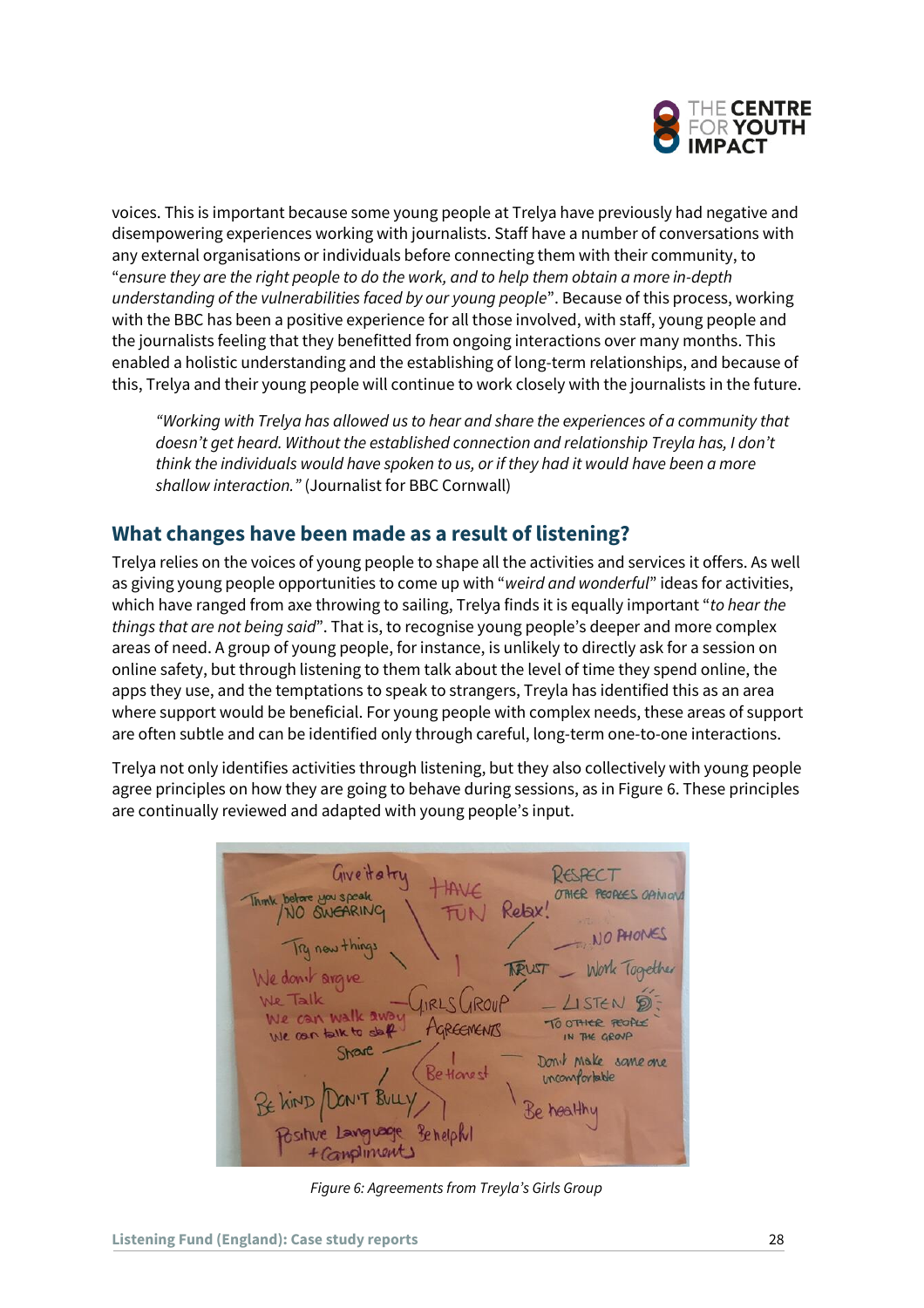

Treyla also acts as an intermediary to support young people to engage with other services. For example, Trelya recently supported a young person who is a teenage parent and who had received a viability assessment from the local social services department. The young person was upset because she felt she had not been listened to in the process: the follow up assessment report was unrepresentative of her experience, and she feared it would serve as a "*black mark"* against her name. From hearing this, Trelya organised a meeting with the social worker, supporting the young person to articulate what she was unhappy with in the assessment in her own words.

*"There are so many services where I walk in and I'm already pinned as a 'problem child' or a 'lost cause', they don't get to know me for who I am."* (Young person)

The viability assessment was revised as a result, and the young person was more accurately represented and listened to in her battle for guardianship. This highlights how Trelya supports young people to be heard by other services, and therefore to help them establish positive change in their lives more broadly through listening.

### **Ongoing challenges and next steps**

#### **Expanding the Pass the Mic Telephone Booth**

A key challenge for Trelya has been finding ways to enable a meaningful and consistent dialogue between local services and young people. The monologues in the Telephone Booth will keep being added to, and Trelya intends to increase them from six to 20 in the months following the Listening Fund. Additionally, a key next step for Trelya is to design a second, portable version of the Telephone Booth that will be transported to different locations where it can be readily accessed by the professionals it seeks to influence. This may include school staff rooms, the local MPs office, social care training events, and doctor's surgery waiting rooms. Trelya is in the initial stages of working with partner agencies to secure locations across the region.

#### **Engaging young people in listening**

It is sometimes challenging to get young people initially involved in the Telephone Booth project, as they are unsure what it involves and they "*don't have the confidence to believe they have a story to tell*". Trelya hopes that, as more young people engage with it and hear the monologues, others will be more inclined and excited to be involved as part of a positive cycle of engagement.

#### **Exploring alternative ways to represent young people's voices**

Trelya has been exploring alternative ways to represent young people's voices to complement the Telephone Booth monologues. For instance, young people have worked with local artists to create images that challenge the stereotypes used to stigmatise them in society. There is also the potential that young people could work with professional actors to create live performances or music tracks and videos. Finally, Trelya is also exploring the idea of combining the monologues and other creative works into an interactive youth-led training programme for local services.

Read more about the work of Trelya on the organisation's website<sup>10</sup>

<sup>10</sup> [www.trelya.com](http://www.trelya.com/)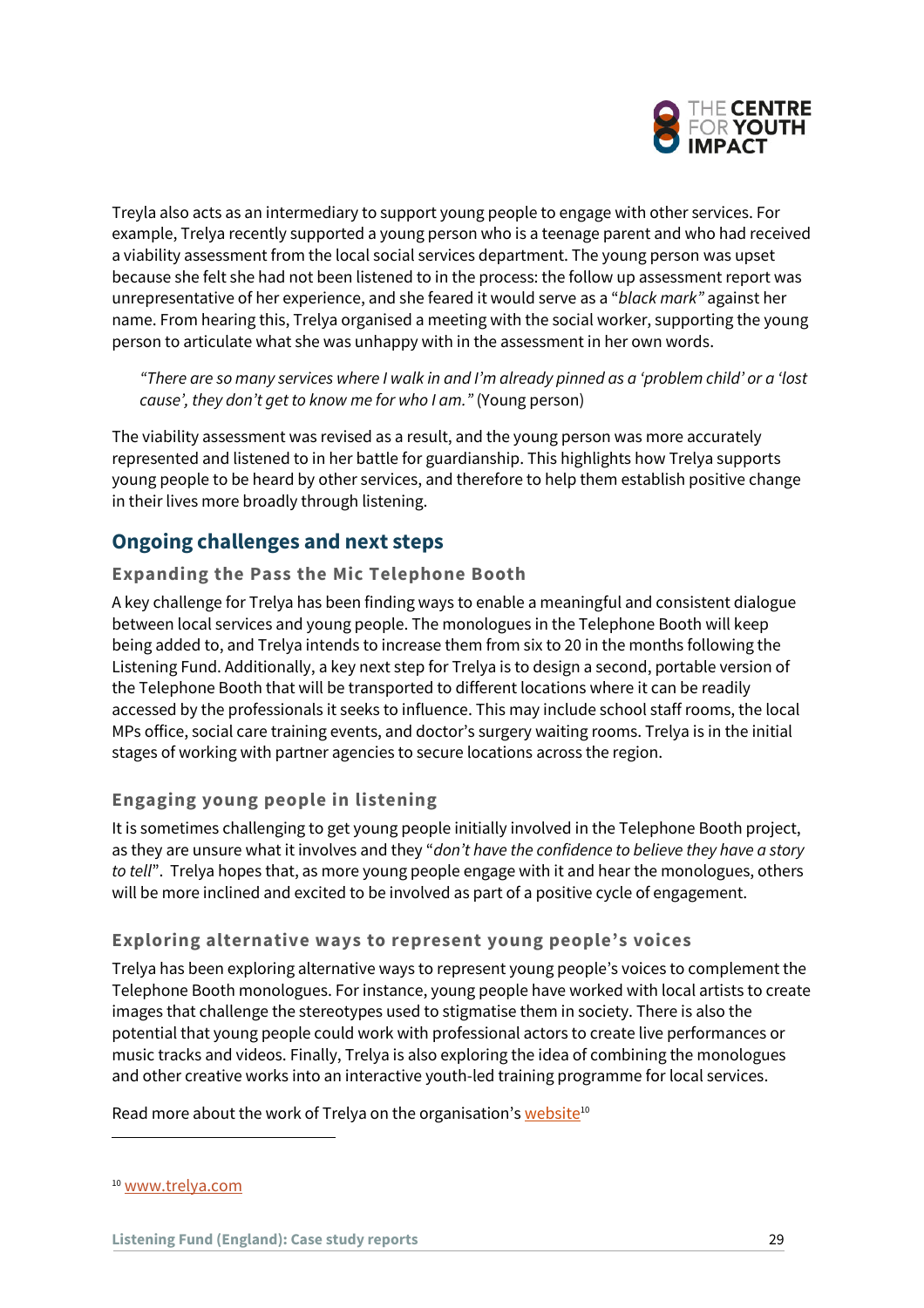



# <span id="page-29-0"></span>**Youth Access**

Youth Access is a national membership network of 188 Youth Information, Advice and Counselling and Support services (YIACS). Youth Access works to ensure that every young person has access to free and high-quality advice and counselling. It does this through working across its membership to promote good practice via the YIACS model11, which is a holistic response to young people's emotional, social, health and practical needs, and to ensure that links are fostered between the different sectors that have an impact on young people's lives.

# **Overview of listening at Youth Access**

Prior to the Listening Fund, Youth Access developed the 'Altogether Better Charter': a guide for person-centred mental health and wellbeing services. The Charter was created by hundreds of young people all over England, who participated in consultations to inform the content. It sets out seven criteria for services to ensure they are putting service users at the heart of their provision, such as to 'treat us with respect' and to 'have skilled workers that take us seriously'.

The Altogether Better Charter acted as a precursor to Youth Access's Listening Fund project. The immediate feedback Youth Access received from young people was that, while the Charter is hugely valuable, they wanted services to sign up to it and to be held directly accountable. In other words, young people wanted to ensure it did not go unnoticed or lead to tokenistic action. Youth Access's Listening Fund project is centred around the creation of a feedback scheme that holds organisations accountable to the Charter, and therefore, to young people. The two components of the scheme are explored below.

#### **1. Digital Feedback Tool**

Youth Access recruited an ethical design agency, Clear Honest Design, to create a digital tool that lies at the heart of the feedback scheme. In essence, this is an online survey that gives young people a say, based on their experiences, as to whether the service is achieving the seven charter points.

The questions in the tool draw directly on the ideas of over 200 young people who originally fed into the Altogether Better Charter, and these were further developed through a series of advisory workshops with 13 young people and with staff from across the membership. The workshops were structured around the seven criteria in the charter: young people developed and short-listed questions to capture each charter point, and these were then finalised in consultation with staff.

*"There are currently a million different types of surveys, forms, and suggestion boxes used between our members for collecting feedback, with varying degrees of reliability and effectiveness. The digital tool has the potential to be attractive, as a free and standardised approach to obtaining feedback, learning from it, and improving."* (CEO)

<sup>11</sup> [www.youthaccess.org.uk/about-us/the-yiacs-model](http://www.youthaccess.org.uk/about-us/the-yiacs-model)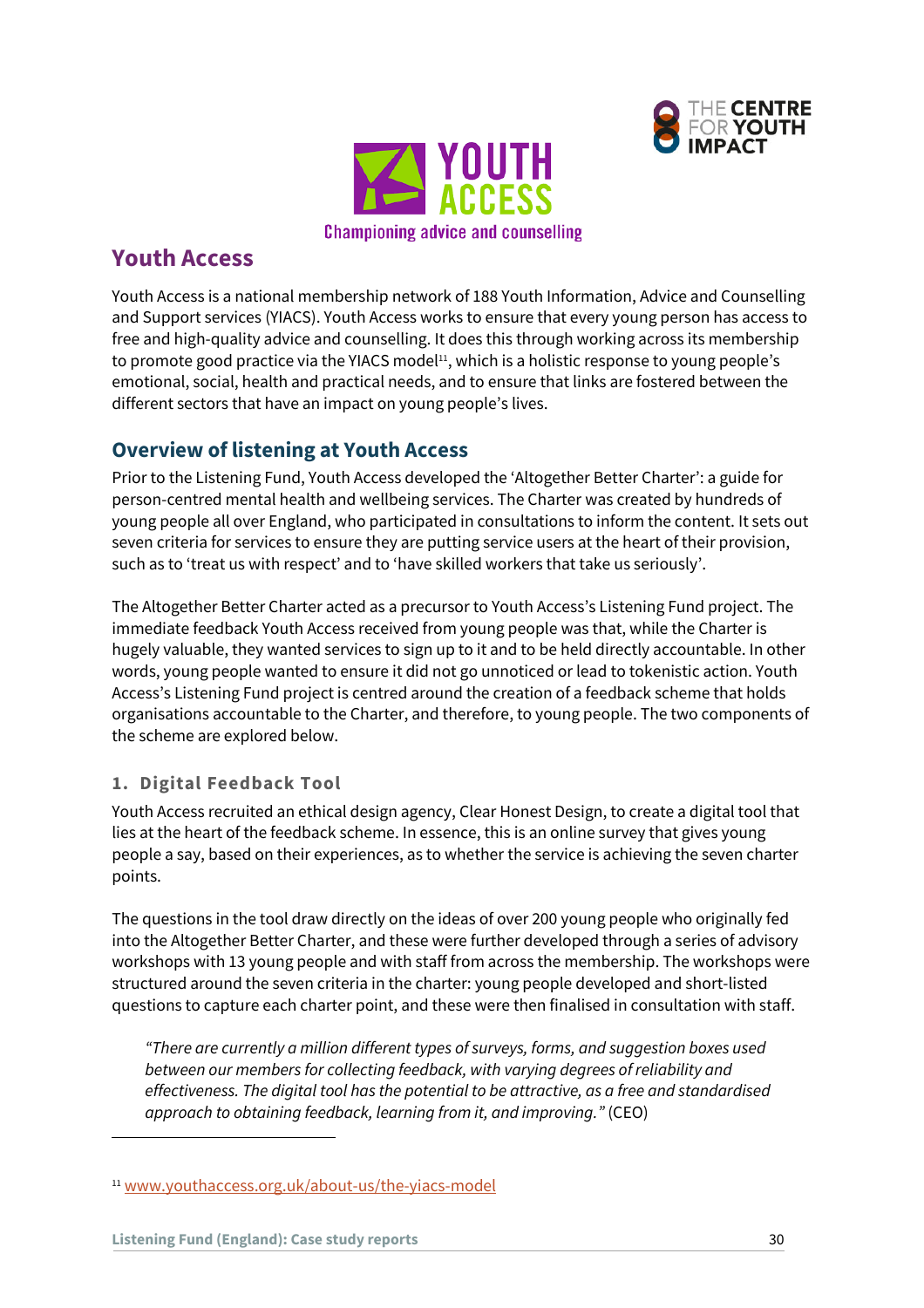

Youth Access has since worked with three of its member organisations to pilot the digital tool. A key concern was making the tool flexible enough to be applicable in a range of YIACS settings, and so the pilot organisations were chosen based on their diversity. Initially, each of the services was supported to embed the Altogether Better Charter within their service, because *"it is important that staff and young people know what the Charter means and why it is important before the feedback tool is introduced"*. This involved giving presentations, putting up posters, and having ongoing discussions about what the Charter involves and why they need to be held accountable. Each of the three services has then undergone a period of data collection, to gather responses from service users over six months.

#### **2. Youth Charter Ambassadors**

To supplement the digital feedback tool, a selection of young people within each member organisation in the pilot has been recruited as 'Youth Charter Ambassadors'. Youth Access acknowledges that there is limited depth and dialogue that can be achieved with young people through an online tool, and the ambassadors re-balance this through collecting qualitative, faceto-face and conversational feedback. The ambassadors have two specific roles:

- To champion the feedback scheme in the service, by offering advice on the feedback tool, giving presentations, and having discussions; and
- To co-facilitate feedback workshops (with an experienced member of staff) using an activity pack provided by Youth Access.

The activity pack for the feedback workshops provides guidance on planning and structuring the sessions, and activities to obtain feedback on each charter point. It is designed to be flexible to ensure it fits the needs of the service and to enable young people to co-design and co-facilitate the process. All feedback from the workshops is recorded on flipcharts, via writing, stickers or drawings, and is then photographed and subsequently analysed by Youth Access's central team.

| <b>Activity type</b>  | Activity        |
|-----------------------|-----------------|
|                       | 20 <sub>π</sub> |
|                       | 10r             |
|                       | 101             |
|                       | 25              |
|                       | 10              |
|                       |                 |
|                       | 31              |
|                       |                 |
|                       |                 |
| $\bullet\bullet\circ$ |                 |
|                       |                 |
|                       |                 |
| :::                   |                 |
|                       |                 |
|                       |                 |
|                       |                 |
|                       |                 |
|                       |                 |
| 0.66                  |                 |
|                       |                 |
|                       |                 |
|                       | 333             |

*Figure 7: Resources designed to support the Youth Charter Ambassadors*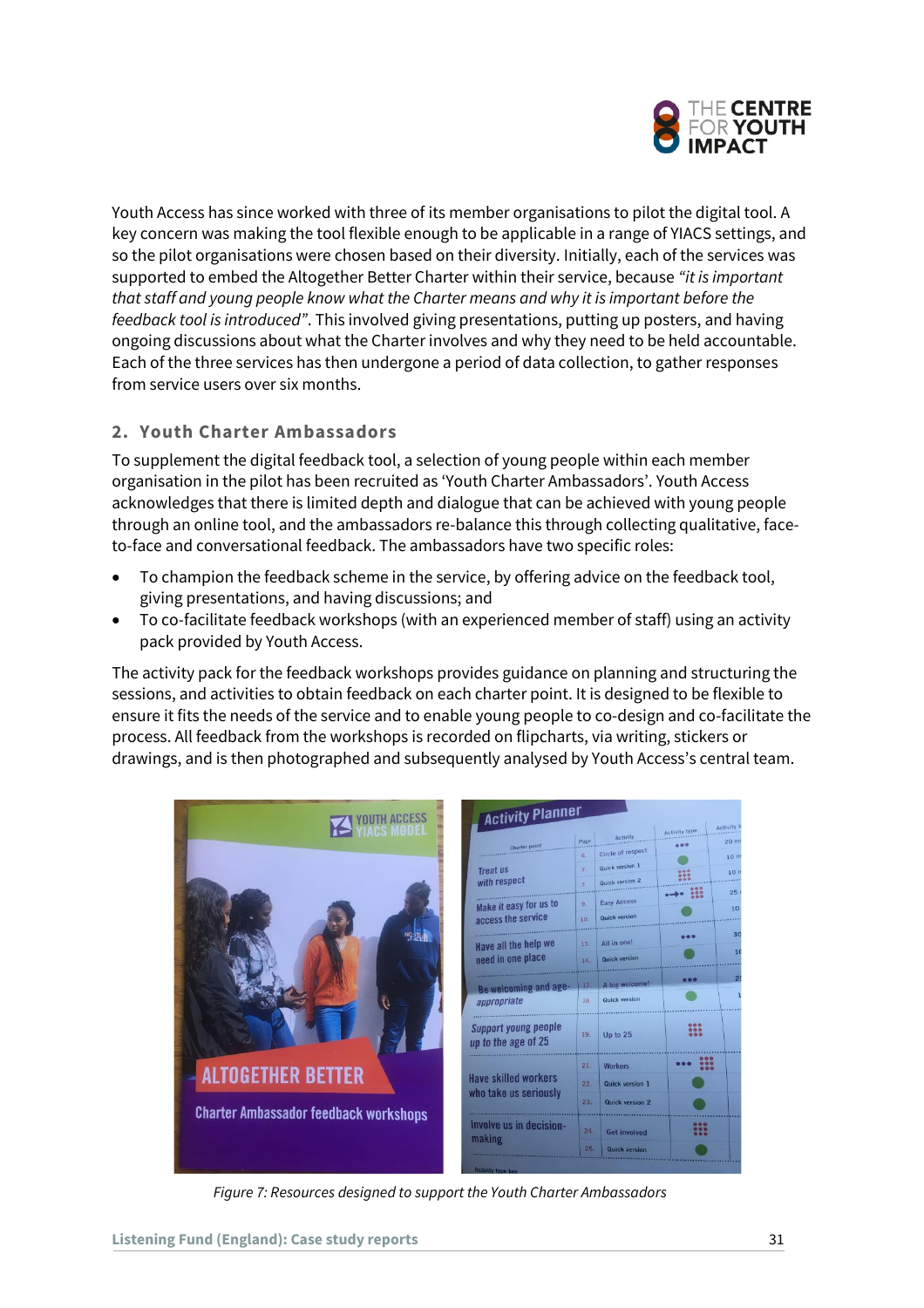

# **What is the key learning and impacts of this work?**

#### **Co-production is an organic and multi-stage process**

Through the feedback scheme, Youth Access is putting young people's voices at the heart of measuring quality, as part of a broader, rights-based approach to mental health services $^{\text{12}}$ . It was essential that young people were involved in the design of the tool since it is about being accountable to them. The process of developing the Charter with young people, prior to the Listening Fund, lasted over a year, and the feedback tool built directly on this process. This was not the original purpose of the Charter, but it has grown organically through the process of taking on board young people's views. Likewise, the current feedback tool is not in its final incarnation but is still being revised and reviewed in a collaborative way. From this experience, Youth Access appreciates that co-production is a time-consuming process that is not always straightforward:

*"To do listening where young people are given lots of power and responsibility is quite longwinded and can be messy. Sometimes you have to go backwards before you can go forwards. Sometimes you have to scrap an idea if it's not working. In reality, it takes a lot of resources and a lot of time – it's not just about reading some guidance and getting on with it."* (Programmes Manager)

Having been through this process, Youth Access is proud of the digital tool it has ended up with: the simple appearance of the tool masks the level of time and resources that have gone into building it, and staff feel the conciseness is a sign of high quality. Indeed, it takes a significant amount work *"to take all that learning and condense it into something of high value"*.

#### **Design and accessibility**

Youth Access worked with young people to ensure the tool met their needs and preferences. Youth Access found it was important to young people that it was quick to complete and relatively light touch, and so staff have worked with the developers to ensure it was easy to use, aesthetically pleasing, and mobile-optimised. A large proportion of Youth Access's Listening Fund grant went to developing the tool, reflecting the high cost often associated with this kind of digital development.

Each service taking part is also given business cards and posters with unique QR codes to enable young people to access the survey quickly via their phones. Accessibility is a key consideration here; some services have communal iPads for those young people who do not have their own devices, and one service required a paper version of the survey to increase response rates.

#### **Making listening useful and actionable**

Very often, organisations are required to report feedback to many different funders and commissioners via multiple systems and forms, and they experience delays before they see results, often leading to duplication, reduced value, and frustration. For Youth Access, it was

 $12$  Kenrick, J. (2020). 'How human rights can help us to humanise the mental health system for young people', Evidence-Based Nursing Blog[. https://blogs.bmj.com/ebn/2020/02/06/how-human-rights-can-help](https://blogs.bmj.com/ebn/2020/02/06/how-human-rights-can-help-us-to-humanise-the-mental-health-system-for-young-people/)[us-to-humanise-the-mental-health-system-for-young-people/](https://blogs.bmj.com/ebn/2020/02/06/how-human-rights-can-help-us-to-humanise-the-mental-health-system-for-young-people/)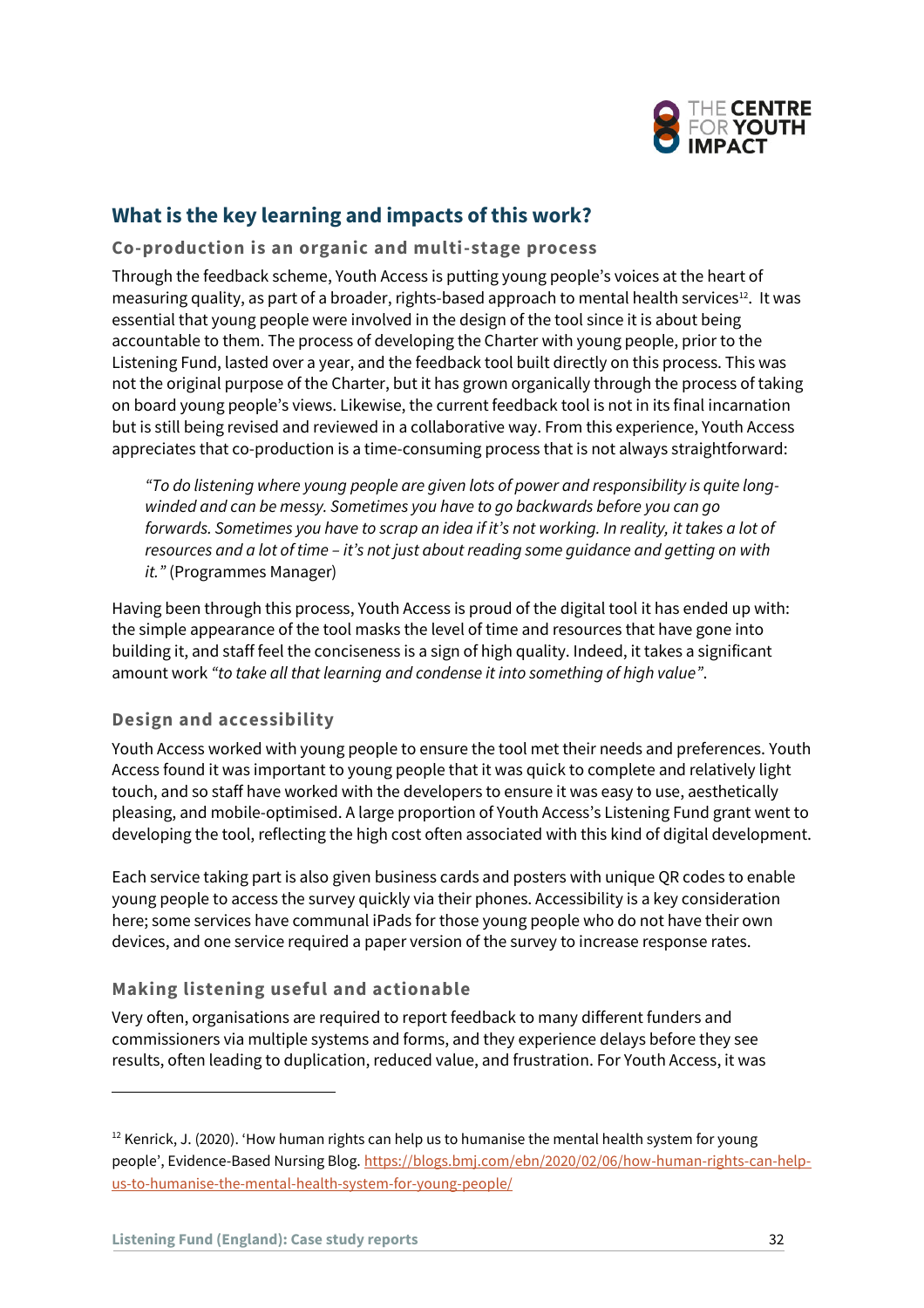

important that its members come to see the tool as a valuable and free resource that is there to benefit them, rather than as an additional burden or as something they 'have to do'.

Youth Access's pilot suggested that being able to access data easily and instantaneously motivates organisations to collect it and to act on it. As such, Youth Access staff thought carefully about how the data could be presented in the most useful way. Each participating service has been given a login to the 'back end' of the tool, to see a statistical and visual breakdown of its data in real-time, and to see how it is performing with respect to different areas of the Charter.

#### **Creating a culture of low-stakes accountability**

Youth Access is keen that services do not 'cherry pick' young people to give feedback, in the hope of influencing the responses. As such, staff work carefully to promote a culture of low-stakes accountability, where organisations do not feel pressured or judged based on their scores. This is a challenge with the nature of feedback across the youth sector, and Youth Access primarily tackles it through ongoing communications to remind services of the original purpose of the tool.

*"We continually reiterate the message that this is not about getting a good score, it is about learning and improving on the basis of what you find out."* (Programmes Manager)

Additionally, Youth Access has heard from young people on numerous occasions that they would like there to be a 'charter mark' where organisations would receive accreditation if they receive a certain feedback score. This would serve as a "*stamp of approval*" so that the young person can be sure they are entering a service that is friendly and respectful. While there is value in this concept, there are concerns it would lead to a situation where members are less inclined to collect legitimate, representative feedback. In other words, there are concerns that the focus would switch from 'improving' to 'proving'. Youth Access staff are keeping an open mind as to how this dilemma could be overcome but are primarily interested in maintaining an effective way to improve services through acting on what young people say matters to them. A current compromise is to provide services with a standardised logo to demonstrate their commitment to achieving the Charter via continuous improvement, without adding pressure to get a high score.

#### **What changes have been made as a result of listening?**

The tool has proved popular during the pilot, but success ultimately depends on how dedicated each service is to the process, and this will always be variable. As a consequence of taking part, one organisation has already embedded the tool into its regular feedback processes, which is a positive and hoped for outcome. There are reports across all three pilot services that the feedback tool has challenged them to think about how to truly involve young people in decision making, how they take account of the needs of all service users, and how they act on what they have heard.

For Youth Access, the process of producing the Charter and the feedback scheme has also changed the way it works with young people on other projects, who are being given a more leading role across the organisation. Specifically, it has encouraged thinking around what listening looks like at different levels, beyond traditional models that focus on youth boards and youth governance.

*"Now we have an embedded process to ensure young people have power over what we produce. Now what we say is co-produced actually is."* (Programmes Manager)